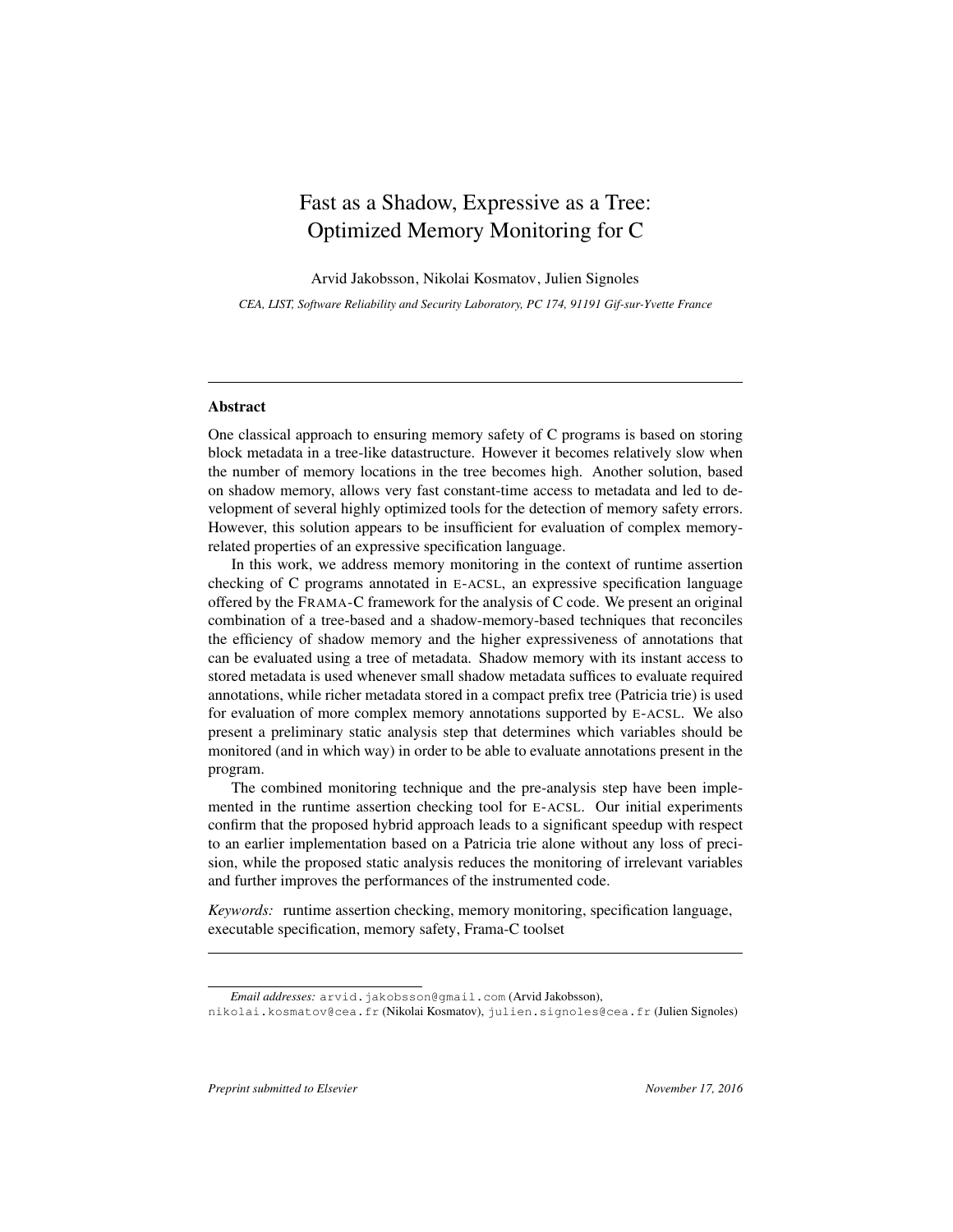## 1. Introduction

Over the past few decades, memory safety of C programs has been addressed in numerous research efforts and tools. Many tools for dynamic verification answer questions regarding the memory of programs: how much memory is used, is memory correctly accessed, allocated and deallocated, etc. Such tools address memory-related errors, including invalid pointers, out-of-bounds memory accesses, uninitialized variables and memory leaks, that are very common. A study for IBM MVS software [\[1\]](#page-30-0) reports that about 50% of detected software errors were related to pointers and array accesses. This is particularly an issue for a programming language like C that is paradoxically both the most commonly used for development of critical system software and one of the most poorly equipped with adequate protection mechanisms. The C developer remains responsible for correct allocation and deallocation of memory, pointer dereferencing and manipulation (like casts, offsets, etc.), as well as for the validity of indices in array accesses.

Among the most useful techniques for detecting and locating software errors, *runtime assertion checking* has become a widely-used programming practice [\[2\]](#page-30-1). Runtime checking of memory-related properties can be realized using systematic monitoring of memory operations. However, to do so efficiently is difficult, because of the large number of memory accesses of a normal program. An efficient memory monitoring for C programs is the purpose of the present work.

This paper addresses the memory monitoring of C programs for runtime assertion checking in FRAMA-C [\[3\]](#page-30-2), a platform for the analysis of C code. FRAMA-C offers an expressive executable specification language E-ACSL and a translator, called E-ACSL2C in this paper, that automatically translates an E-ACSL specification into C code [\[4\]](#page-30-3). In order to support memory-related E-ACSL annotations for pointers and memory locations (such as being valid, initialized, in a particular block, with a particular offset, etc.), we need to keep track of relevant memory operations previously executed by the program. E-ACSL2C comes with a runtime memory monitoring library for recording and retrieving necessary information (*memory block metadata*) on the state of the program's memory locations. During the translation of an original C code annotated with E-ACSL specification into a new C code, E-ACSL2C instruments the original source code by inserting necessary calls to the library. It realizes a *non-invasive* source code instrumentation, that is, monitoring routines do not change the observed behavior of the program. In particular, it does not modify the memory layout and size of variables and memory blocks already present in the original program, and may only record additional monitoring data in a separate memory store.

The current version of the library [\[5\]](#page-31-0) records memory block metadata in a compact prefix tree (Patricia trie) [\[6\]](#page-31-1), that appeared to be very efficient compared to other datastructures constructed on-demand. While the current metadata storage was subject to a careful choice of datastructures and optimizations [\[5\]](#page-31-0), it remains one of the bottlenecks in terms of performance for programs instrumented by E-ACSL2C, which can be subject to a slowdown of more than 100x when the number of memory locations in the tree becomes high. Lookup operations in the Patricia trie still imply traversing the tree from the root to the node which contains the metadata needed, and thus several memory accesses.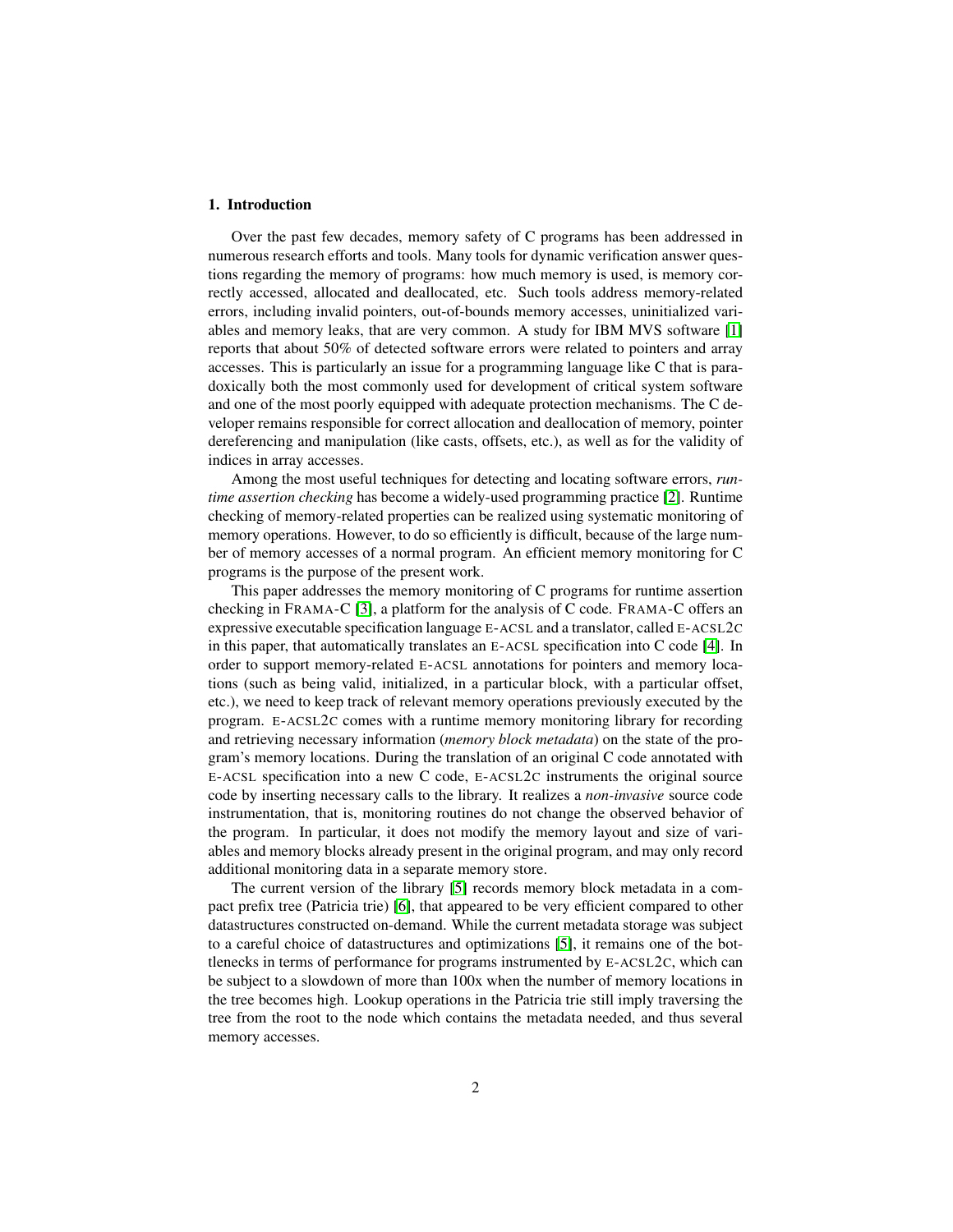Recent advanced tools for the detection of memory safety issues used an alternative approach, based on a statically allocated fixed array for metadata that allows a fast offset-based access [\[7,](#page-31-2) [8\]](#page-31-3). Such an array is called a *shadow memory*, since each address of the user-memory is shadowed by an element of this array. This approach assumes that a sufficiently long array for shadow memory can be allocated in the program memory, that is possible for the great majority of modern programs (except for architectures with very little memory available, or for programs using dispersed fixed addresses). In the context of runtime assertion checking of E-ACSL annotations, this approach alone would not be sufficient to store all metadata necessary to support various memory-related predicates offered by E-ACSL. Indeed, it can address properties on validity and initialization of memory locations, but it stores no information about the base address or the size of a given memory block, which is required to treat some memory-related E-ACSL predicates.

*Goals.* The first objective of this paper is to study how the existing tree-based memory monitoring solution can be improved using the shadow memory approach. We present an original combination of a tree-based and a shadow-memory-based techniques that reconciles the efficiency of shadow memory and the higher expressiveness of annotations that can be evaluated using a tree of metadata. Rather than providing detailed (but more difficult to follow) algorithms, we give comprehensive design principles of the combined technique. One current limitation of the technique is related to the de-tection of some subtle temporal errors<sup>[1](#page-2-0)</sup> that are not yet fully supported. As usually in instrumentation-based techniques, we also assume that the complete source code of the target program is available.

Exhaustive memory monitoring of all program variables can be costly and is not necessary when only some of the variables occur in memory-related annotations. Our second objective is to describe another optimization that reduces irrelevant monitoring with respect to the user-defined verification objectives. We present a preliminary static analysis step (also called *pre-analysis* below) that computes an over-approximation of the set of memory locations whose monitoring is required to evaluate the given annotations. Moreover, the same pre-analysis step also determines which program variables should be monitored by the tree-based technique. We implement the combined monitoring technique and the pre-analysis step in the runtime assertion checking tool E-ACSL2C of FRAMA-C [\[3\]](#page-30-2) and evaluate them on several experiments.

*Contributions.* The contributions of this paper include

- a classification of memory-related predicates of E-ACSL with regard to their monitoring level as byte-level and block-level,
- design and implementation for E-ACSL2C of a shadow memory storage of block metadata for byte-level annotations,

<span id="page-2-0"></span><sup>&</sup>lt;sup>1</sup>For instance, in a progam fragment p=malloc(N); q=p; free(p); p=malloc(N);, pointer q that becomes dangling after the memory deallocation can be erroneously reported as valid again after the second allocation if it happens to allocate a new block at the same location.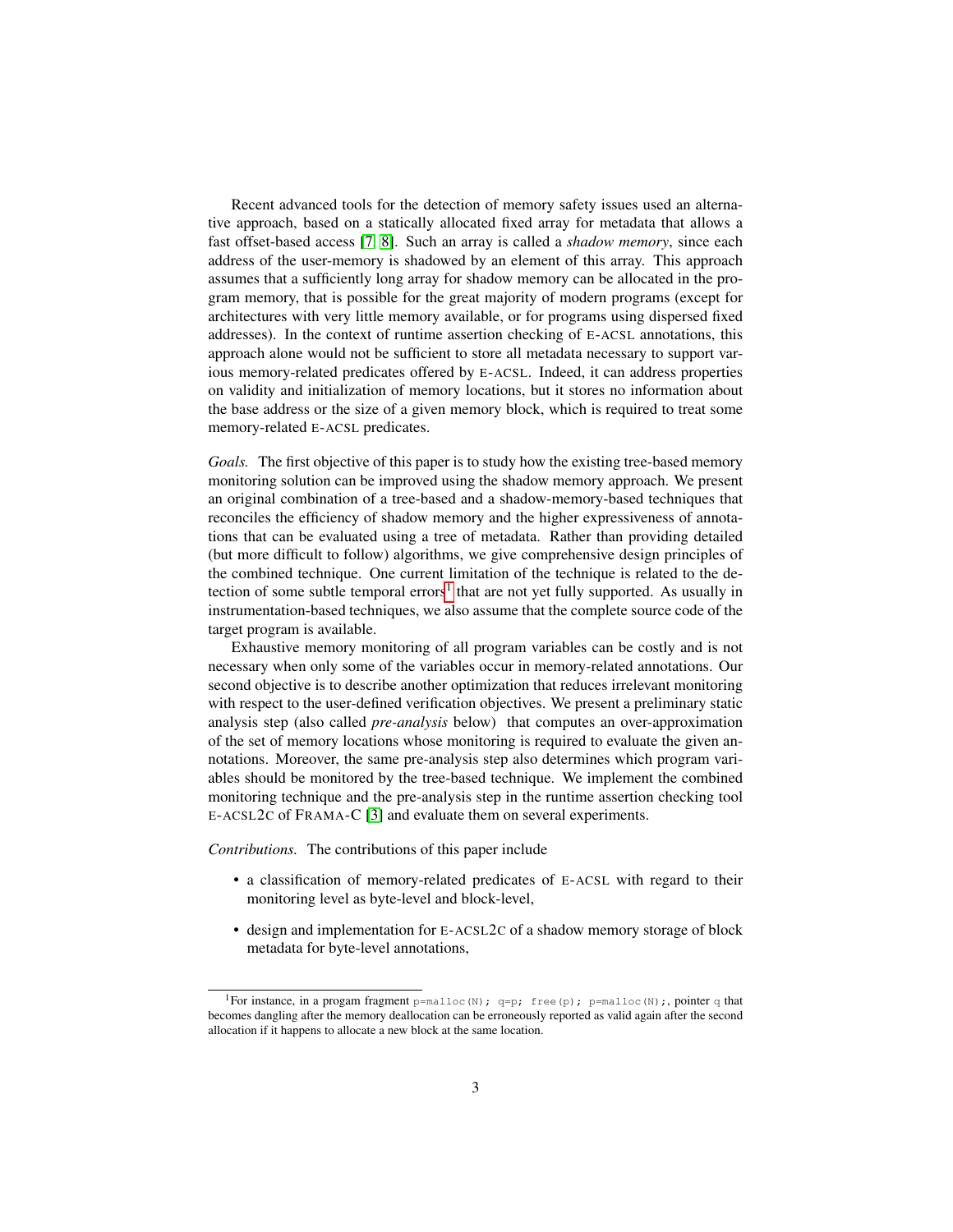- rough complexity evaluation for the Patricia trie and the shadow memory store,
- an original hybrid memory monitoring solution combining both kinds of storage,
- a rigorous semi-formal presentation of the pre-analysis step,
- implementation of the combined monitoring and pre-analysis for E-ACSL2C,
- evaluation of the proposed optimizations on several examples.

The present paper is an extended version of an earlier conference paper [\[9\]](#page-31-4), completed in particular by a description of the pre-analysis (Sec. [5\)](#page-13-0), a more detailed presentation of the E-ACSL specification language (Sec. [2\)](#page-3-0), as well as additional experiments and analysis of results (Sec. [6\)](#page-22-0).

*Outline.* The paper is organized as follows. Sec. [2](#page-3-0) presents the E-ACSL specification language, while Sec. [3](#page-6-0) describes the translation of the annotations into instrumented C code with E-ACSL2C. Sec. [4](#page-7-0) introduces the monitoring level of memory-related predicates and describes the tree-based, the shadow-memory-based, and the hybrid monitoring solutions. Sec. [5](#page-13-0) presents the pre-analysis step. These solutions are evaluated and compared in Sec. [6.](#page-22-0) Finally, Sec. [7](#page-28-0) presents some related work, and Sec. [8](#page-29-0) concludes the paper.

# <span id="page-3-0"></span>2. The E-ACSL Specification Language

*Overview of E-ACSL.* This section presents E-ACSL [\[4,](#page-30-3) [10\]](#page-31-5), an executable specifica-tion language designed to support runtime assertion checking<sup>[2](#page-3-1)</sup> in FRAMA-C.

FRAMA-C [\[3\]](#page-30-2) is a framework dedicated to the analysis of C programs that offers various analyzers, such as abstract interpretation based plugin VALUE for value analysis, dependency analysis, program slicing, JESSIE and WP plugins for proof of programs, etc. ACSL [\[11\]](#page-31-6) is a behavioral specification language shared by all FRAMA-C analyzers. It is inspired by JML [\[12,](#page-31-7) [13\]](#page-31-8) and takes the best of the specification languages of earlier tools CAVEAT [\[14\]](#page-31-9) and CADUCEUS [\[15\]](#page-31-10).

ACSL is sufficiently rich to express most functional properties of C programs. It has already been used in many projects, including large-scale industrial ones [\[3\]](#page-30-2). It is based on a typed first-order logic in which terms may contain *pure* (i.e. side-effect free) C expressions and special keywords. An EIFFEL-like contract [\[16\]](#page-31-11) may be associated to each function in order to specify its pre- and postconditions. The contract can be split into several named guarded behaviors. ACSL annotations also include assertions, loop invariants and loop variants, definitions of (inductive) predicates, axiomatics, lemmas, logic functions, data invariants and ghost code.

To illustrate ACSL, let us consider the C function allZeros of Fig. [1](#page-4-0) annotated in ACSL. It checks whether all elements of given array t of size n are equal to 0 and returns a nonzero value in that case, and 0 otherwise. The function contract includes a

<span id="page-3-1"></span><sup>2</sup>*Runtime annotation checking* would be here a more suitable term since various kinds of annotations are supported.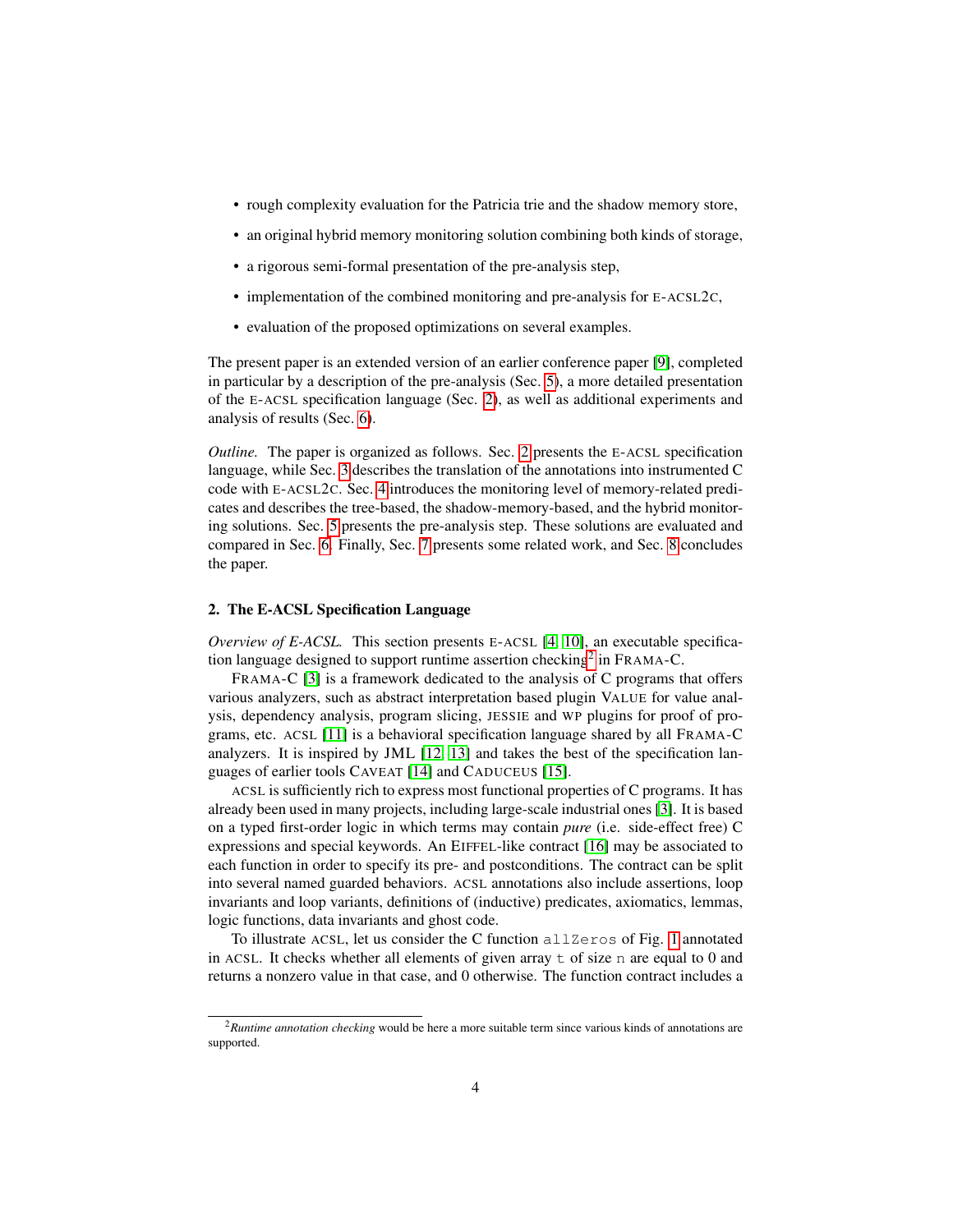```
1 / * @ requires n > = 0 & & \text{valid}( t + (0 ... n-1) );<br>
2 / @ assigns \nothing2 @ assigns \nothing;
 3 @ ensures \result <==> ( \forall integer i ; 0 <= i < n ==> t [ i ] == 0 );
 4 @*<br>5 int
  5 int allZeros( int t[], int n ){
     6 int k;
     /*@ loop invariant \forall integer i ; 0 <= i < k ==> t [ i ] == 0;
        8 @ loop invariant 0 <= k <= n;
        9 @ loop assigns k;
10 \theta loop variant n-k;<br>11 \theta \star /11 (\frac{\theta *}{2})12 for(k = 0; k < n; k++){<br>13 if(t[k] != 0)
       if(t[k] != 0)
14 return 0;
15 }
16 //@ assert \forall integer i ; 0 <= i < n ==> t [ i ] == 0;
17 return 1;
18 }
```
<span id="page-4-0"></span>Figure 1: Function allZeros annotated in ACSL, returning a nonzero value if and only if all elements in the given array  $\pm$  of n integers are zeros

precondition (line 1) saying that t should be a valid array with  $n \ge 0$  allocated elements (that is, these elements can be safely read and written). The postcondition at line 3 states that the returned value is nonzero if and only if all elements of  $t$  are zero. The frame rule (line 2) ensures that the function does not modify any non-local variable. The loop annotations specify the loop invariant (lines 7–8), loop variant (giving an upper bound on the number of remaining loop iterations, line 10) and the variables modified in the loop (line 9). The FRAMA-C/WP plugin can automatically prove that this function is correct with respect to the given specification.

E-ACSL [\[4,](#page-30-3) [10\]](#page-31-5) is a large subset of ACSL that preserves ACSL semantics in the following sense. Every valid (resp. invalid) predicate in E-ACSL is valid (resp. invalid) in ACSL. Conversely, every valid (resp. invalid) predicate in ACSL is either valid (resp. invalid) or undefined in E-ACSL. *Undefined* predicates are those which would lead, according to the C standard [\[17\]](#page-31-12), to an undefined runtime behavior when executed (e.g. predicates containing a division by zero or derefencing an invalid pointer). Indeed, the E-ACSL language is *executable*: its annotations can be translated into C monitors and executed at runtime. This makes it suitable for runtime assertion checking.

The requirement of being executable brings some natural limitations on ACSL annotations that can be supported in E-ACSL. E-ACSL syntactically limits quantifications to range over finite domains of integers in order to be computable. Loop invariants in E-ACSL lose their inductive nature: a loop invariant in E-ACSL is equivalent to two assertions: the first one before entering the loop and the second one at the end of each iteration of the loop body. In E-ACSL there are no lemmas (which usually express non-executable mathematical properties) nor axiomatics (non-executable by nature<sup>[3](#page-4-1)</sup>). There is also no way to express termination properties of a loop or a recursive function, since

<span id="page-4-1"></span> $3$ It would be actually possible to generate executable code for some axiomatics, in particular those corresponding to (simple) inductive schemes. However, it is unclear what precise subset of ACSL axiomatics could be reasonably supported in E-ACSL. This study is left as future work.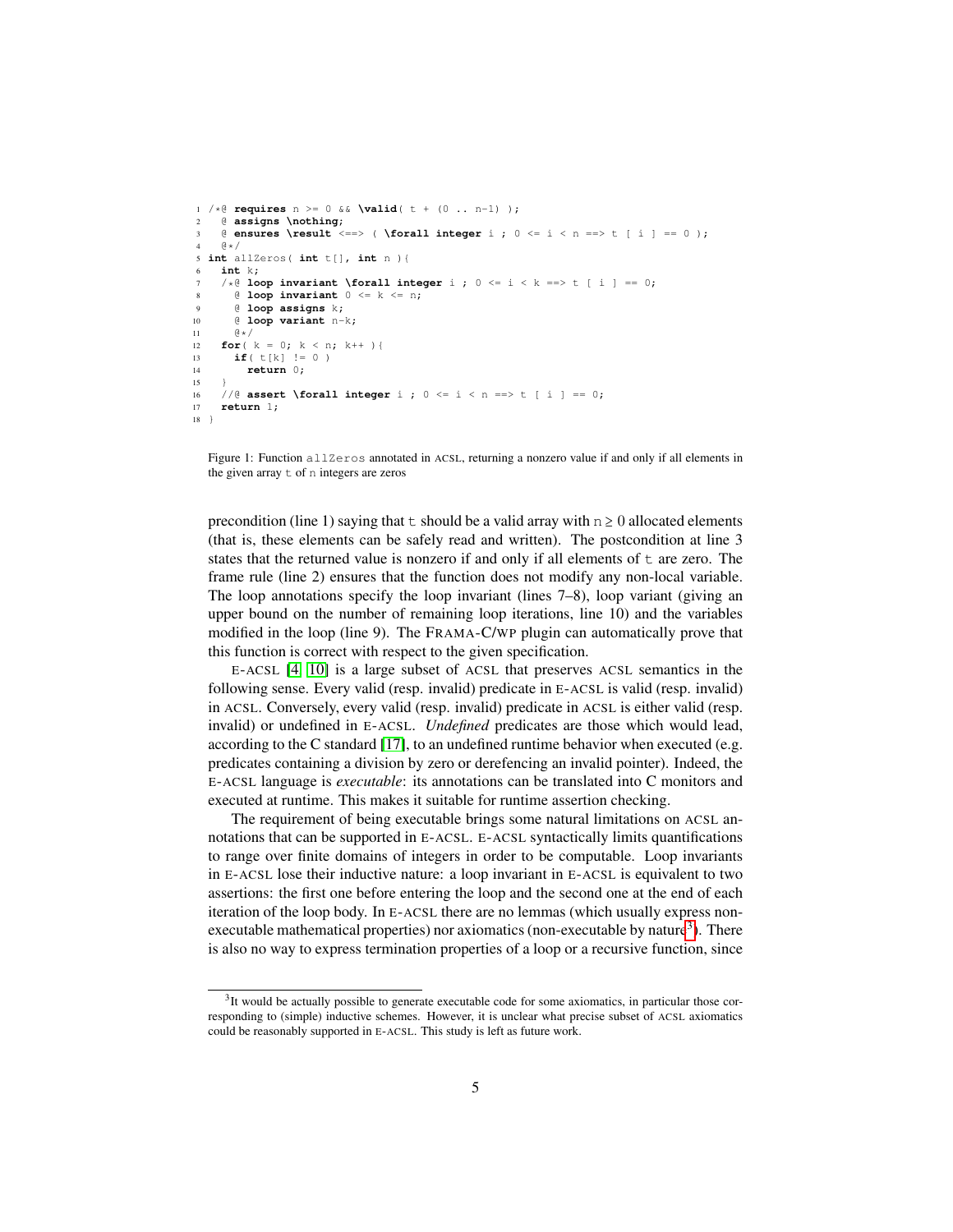| $E-ACSL$                           | Its semantics                                           | Monitoring   |
|------------------------------------|---------------------------------------------------------|--------------|
| keyword                            |                                                         | level        |
| \base_addr(p)                      | base address of the block containing pointer $\beta$    | <b>Block</b> |
| $\boldsymbol{\lambda}(\mathbf{p})$ | size (in bytes) of the block containing pointer $\beta$ | <b>Block</b> |
| <b>\offset</b> (p)                 | offset (in bytes) of $p$ in its block                   | <b>Block</b> |
| $\text{valid read}(p)$             | is true iff reading $_{\star p}$ is safe                | byte         |
| $\text{valid}(p)$                  | is true iff reading and writing $_{\star p}$ is safe    | byte         |
| \initialized(p)                    | is true iff $_{\star}$ has been initialized             | byte         |

<span id="page-5-0"></span>Figure 2: Memory-related E-ACSL constructs currently supported by E-ACSL2C. In the last three constructs, p must be a non-void pointer.

```
1 int main(){
```

```
2 int arr[10]={3,1,4,1,5,9,2,6,5,3}, subarr[3]={4,1,5}, *result;
     unsigned len=10, sublen=3;
     1//@ assert \forall int i; 0 \le i \le len == \valid(arr+i);
5 //\theta assert \forall int j; 0 \leq j \leq sublen ==> \valid(subarr+j);
     // search an occurrence of the list subarr in the list arr
 7 unsigned i, j, found = 0;
8 for(i = 0; i <= len-sublen; i++){
9 found = 1;
10 for(\dot{1} = 0; found \&\&\dot{1} < \text{sublen};\dot{1}^{++}\dot{1})
11 if(arr[i+j] != subarr[j])
12 found = 0;
13 if(found)
14 break;
15 }
16 if(found){
17 result = arr+i; // found, result points to the occurrence
18 // check the result
19 //@ assert \base_addr(arr) == \base_addr(result);
20 //@ assert \offset(arr)<=\offset(result)<=\offset(arr)+(len-sublen)*sizeof(int);<br>21 //@ assert \forall int i: 0 \le i \le \text{sublen} == \text{result[i]} == \text{subarr[i]};
    1/2 assert \forall int j; 0 \le j \le \text{sublen} == \text{result}[j] == \text{subarr}[j];22 } else
23 result = (void*)0; // not found, NULL
24 }
```
<span id="page-5-1"></span>Figure 3: Program findSubarray that looks for an occurrence of array subarr with sublen integers as a subarray in array arr with len integers, and assigns to result the pointer to such an occurrence if found

detecting non-termination at runtime in finite time is not possible. All other features of ACSL are fully supported in E-ACSL, including mathematical integers, predicates and functions over C pointers. We refer the reader to [\[10\]](#page-31-5) for a systematic description of E-ACSL constructs.

The first two columns of Fig. [2](#page-5-0) present some memory-related annotations supported by E-ACSL. (The third column will be explained in Section [4.](#page-7-0)) We use the term *(memory) block* for any (statically, dynamically or automatically) allocated object. A block is characterized by its size and its *base address,* that is, the address of its first byte. The offset of a pointer inside its block is computed with respect to the base address.

*Example.* Fig. [3](#page-5-1) contains a toy example illustrating memory-related predicates of E-ACSL. The code at lines  $6-17$ ,  $22-23$  checks if the array of integers  $a \rceil r$  contains another array subarr as a subarray. If an occurrence of the subarray is found, result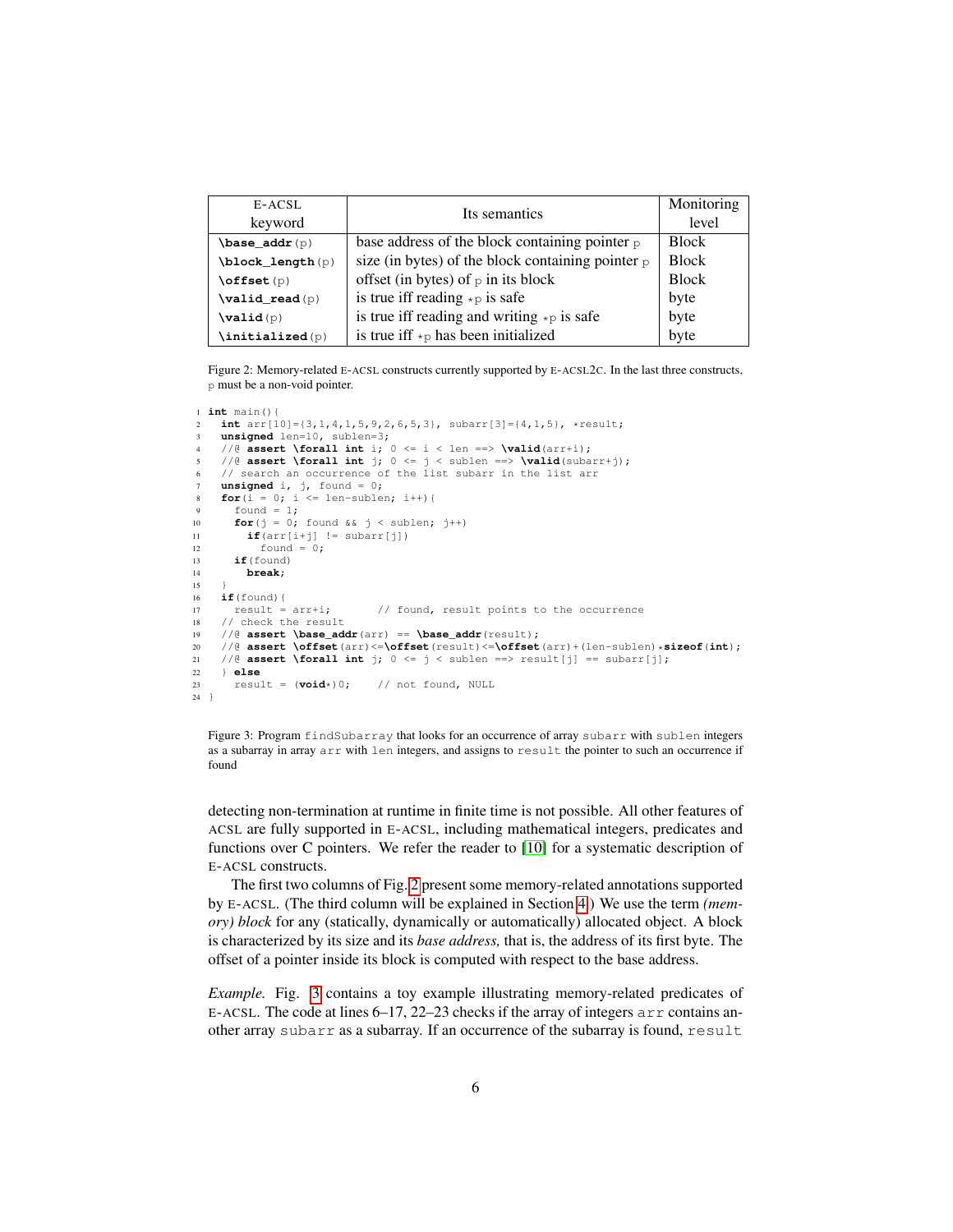will point to the first element of such an occurrence. Otherwise, it will be null. For the given values of arrays and their lengths (lines 2–3), the sublist subarr will be found starting from index 2 in arr. This simplified example is inspired by the strstr standard library function that looks for a substring in a given string. The assertion at line 4 of Fig. [3](#page-5-1) states that the cells at indices  $0$ . len-1 of array arr must be valid, while that of line 5 checks the validity of elements in subarr. The assertions at lines 19–21 ensure that result points to an occurrence of subarr in arr. We write them in the most general form for any values of arrays and covering the case where the arrays can be part of bigger blocks, so arr is not necessarily a base address itself like in this toy example. We check that arr and result belong to the same block (line 19), that result points to an element inside the appropriate part of  $\Delta \text{rr}$  (line 20) and that this element starts indeed an occurrence of the subarray subarr (line 21).

### <span id="page-6-0"></span>3. Runtime Assertion Checking of E-ACSL Annotations

*Instrumentation of C code with* E-ACSL2C*.* Translation into C of basic E-ACSL features (including overflow-free arithmetic operations for integers, behaviors, quantifications over finite sets, some special keywords, values at the Pre, Post or any labeled state, etc.) relies on a non-invasive instrumentation<sup>[4](#page-6-1)</sup> of C code by E-ACSL2C as described in [\[4\]](#page-30-3). However, runtime assertion checking of E-ACSL specifications involving memory-related constructs of Fig. [2](#page-5-0) requires particular care.

In order to evaluate memory-related E-ACSL annotations (cf. Fig. [2\)](#page-5-0), we record metadata on validity, initialization, size, etc. of memory locations during program execution in a dedicated data store, that we call *the store.* The instrumented code relies on a memory monitoring library that provides primitives for both evaluating memoryrelated E-ACSL annotations (by making queries to the store) and recording in the store all necessary data on allocation, deallocation and initialization of memory blocks. Thus E-ACSL2C inserts calls to library primitives for two purposes:

- to translate into C and evaluate memory-related E-ACSL annotations, and
- to record memory-related program operations (allocation, deallocation, initialization) in the store.

For instance, assuming **sizeof**(**int**) is 8 bytes, the predicate **\valid**(arr+i) at line 4 of Fig. [3](#page-5-1) is translated into a call to a library primitive  $\_\text{valid}(\text{arr}+\text{i}, 8)$ that is supposed to query the store and to determine if the pointer  $arr+i$  is valid. It can be determined since E-ACSL2C records the automatic allocation of an array of 10 integers by inserting another library call store block (arr,  $8*10$ ) after the allocation at line 2. It also deregisters this allocation from the store by inserting a library call \_\_delete\_block(arr) at the end of the scope. Similarly, all other memory-related operations (static, dynamic and automatic allocations, deallocations and initializations) are instrumented as well, as presented in more detail in the example of Sec. [5](#page-13-0) and in [\[5\]](#page-31-0).

<span id="page-6-1"></span> $4A$  formal description of a translation similar to E-ACSL2C in a different context (test generation instead of monitoring) can be found in [\[18\]](#page-31-13).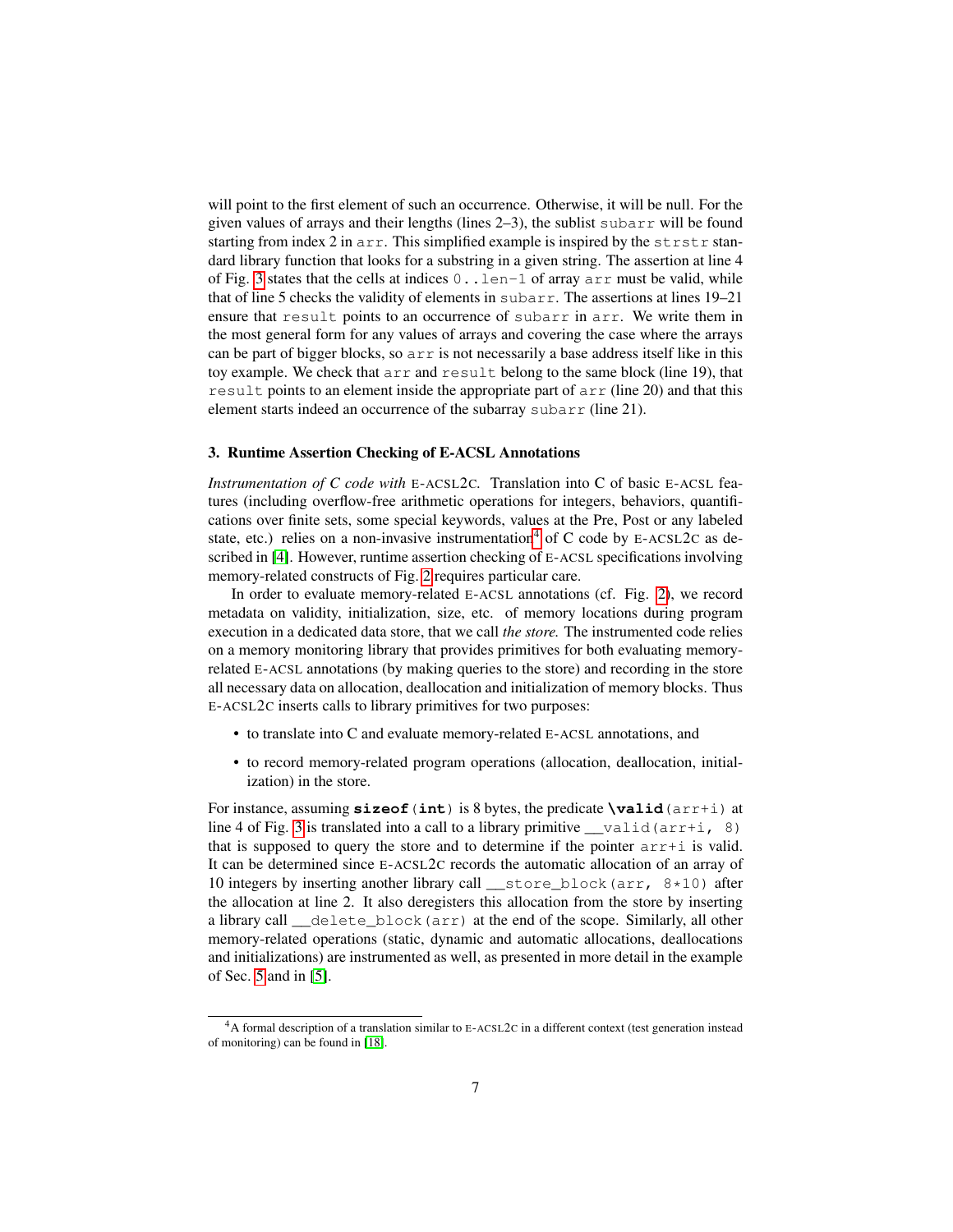

<span id="page-7-1"></span>Figure 4: Example of a compact prefix tree (Patricia trie) a) before, and **b**) after inserting 0010 0111

*Two ways to optimize the instrumented code.* In this instrumentation-based approach, frequent calls to library primitives can significantly decrease the performance of the instrumented program. One way to reduce this slow-down is to reduce the number of library calls, that is, to restrict the monitoring to memory locations that are necessary to evaluate the existing memory-related annotations, and avoid the monitoring of irrelevant ones. E-ACSL2C offers a pre-analysis step that performs a backward data-flow analysis computing an over-approximated set of memory locations that are sufficient to monitor in order to verify memory-related annotations. For example, to evaluate the annotations of the program in Fig. [3](#page-5-1) it would be sufficient to monitor the locations pointed by arr, subarr and &result (the last one being required e.g. to check if result is valid before dereferencing result at line 21). The data-flow analysis will indeed exclude from monitoring the locations at addresses  $\&$  len,  $\&$  sublen,  $\&$  i and  $\&i$ . If the assertion of line 5 were removed from the program, subarr would be excluded from monitoring as well, and thus only arr and &result would be monitored. The pre-analysis step is described in detail in Section [5.](#page-13-0)

Another way to improve the performance of instrumented code is providing an efficient design of the store, since the efficiency of the instrumented code strongly depends on the speed of the library. This is the purpose of the following section.

## <span id="page-7-0"></span>4. Hybrid Memory Monitoring

This section presents our hybrid memory monitoring solution. First, we introduce the notions of *byte-level* and *block-level* monitoring. Then we present the tree-based storage and the shadow-memory-based storage approaches, give some complexity evaluation insights and descibe the proposed combination. Finally, we illustrate our solution on an example.

*Byte-Level and Block-Level Monitoring.* Memory-related annotations of E-ACSL presented in Fig. [2](#page-5-0) can be classified into two groups. On the one hand, the predicates related to validity and initialization of the memory location referred to by p do not require any information of the relative position (offset) of  $p$  in its block, or the size or base address of this block. Local (validity or initialization) information for the specific bytes composing  $\star p$  is sufficient to evaluate these predicates. We say that these predicates require *byte-level* monitoring (as indicated in the third column of Fig. [2\)](#page-5-0). On the other hand, local information does not suffice for the first three predicates whose evaluation requires global block characteristics: base address and size. We say that such predicates require *block-level* monitoring.

For instance, the assertions at lines 4–5 in Fig. [3](#page-5-1) include only byte-level predicates, while the assertions at lines 19–20 include block-level constructs. Since the assertion at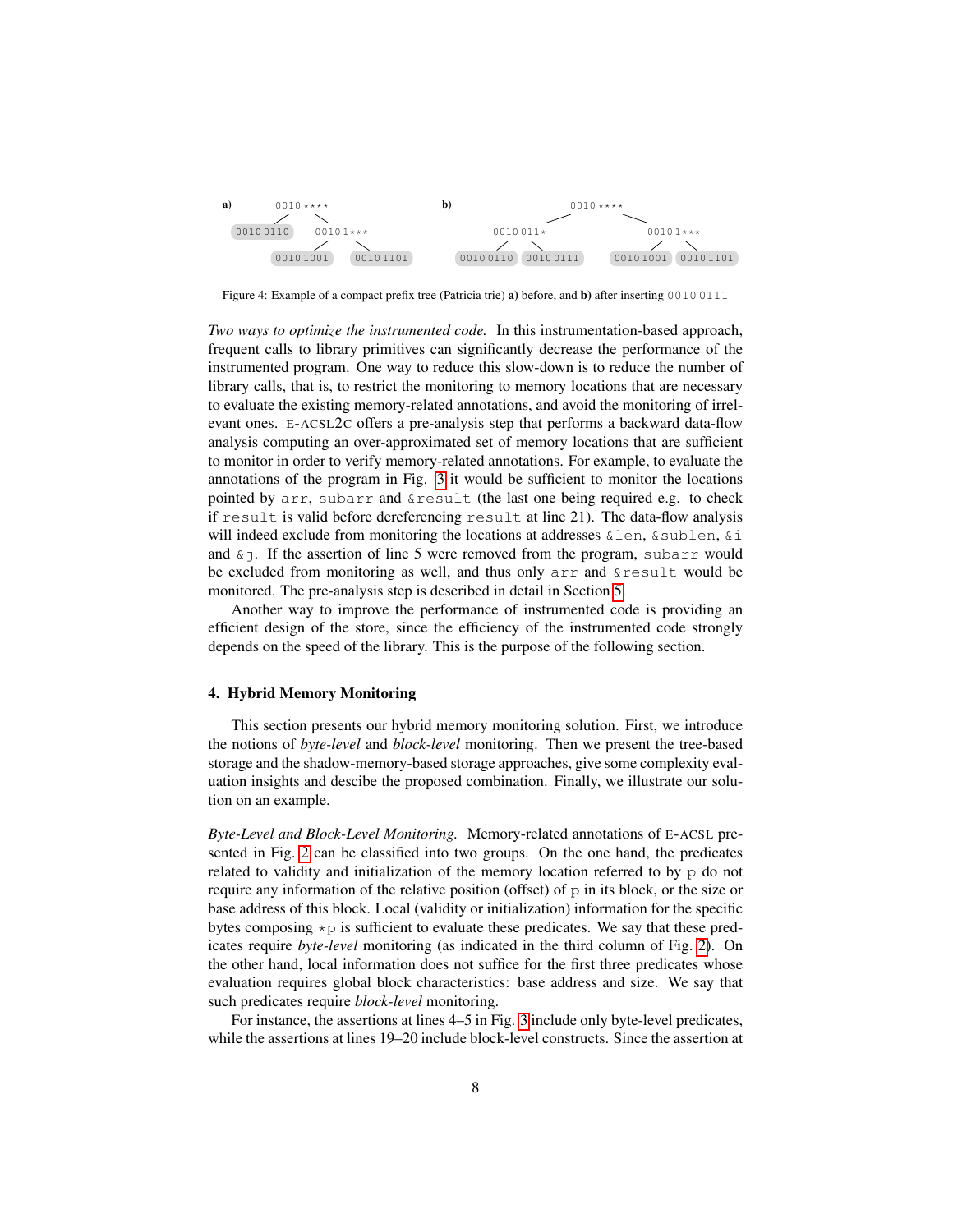line 5 is the only assertion to be evaluated for subarr (or its aliases), byte-level monitoring of the array subarr would be sufficient. The array arr requires block-level monitoring because of the assertions at lines 19–20. The required level of monitoring of program variables can be determined by the pre-analysis step as we show in Section [5.](#page-13-0)

Let us now present a tree-based and a shadow-memory-based storage of user memory metadata, as well as the hybrid memory monitoring solution we propose to support memory-related annotations of E-ACSL.

*Tree-Based Storage of Metadata.* A previous work [\[5\]](#page-31-0) proposed a memory monitoring solution for E-ACSL based on a compact prefix tree (Patricia trie) [\[6\]](#page-31-1) for storing block metadata. The keys of tree nodes are base addresses (that is, 32-bit or 64-bit words) or address prefixes. Any leaf contains a block metadata with the block base address. Routing from the root to a block metadata is ensured by internal nodes, each of which contains the greatest common prefix of base addresses stored in its successors. Fig. [4a](#page-7-1) illustrates a Patricia trie, for simplicity, over 8-bit addresses. It contains three blocks in its leaves (only block base addresses are shown here), and greatest common prefixes in internal nodes. A " $\star$ " denotes one of undefined bits following the greatest common prefix. Fig. [4b](#page-7-1) presents another trie obtained from the first one by adding the base address 0010 0111, that required to create a new internal node 0010 011 $\star$ . Conversely, removing 0010 0111 from the trie of Fig. [4b](#page-7-1) would give that of Fig. [4a](#page-7-1).

Although the Patricia trie came out on top out of the different on-demand-constructed datastructures which were evaluated during the design of the store [\[5\]](#page-31-0), it has still a significant cost attached to updating the store while the verified program is running, as well as the cost of querying the store to retrieve the metadata. The trie is a tree structure, and each level of the tree explored during lookup incurs at least one memory read. This means that programs using a big number of variables will have a much longer lookup time for metadata than a program using a smaller set of variables.

An advantage of this datastructure is a potentially big amount of block metadata that can be attached to a node for all required information, including base address, validity, block size, initialized bytes, dynamic (freeable) or non-dynamic origin, writable or read-only, etc. Therefore, this solution can support both byte-level and block-level monitoring.

*Shadow-Memory-Based Storage of Metadata.* An efficient alternative to a tree-based storage is to use a linear structure with an offset-based access to metadata. Such a store is called a *shadow memory* [\[7,](#page-31-2) [8\]](#page-31-3), since each address of the user-memory is shadowed by an element of this structure. A shadow memory is a large array, such that an address of the user-memory can be associated with an element of this array. The mapping  $\mathrm{Sh}(p)$  of a user memory address p to the address in the shadow memory where the corresponding metadata is stored is basically a linear mapping:

$$
Sh(p) = Sh\_Base + p \cdot Scale
$$

obtained by a simple offset Sh Base with a scale (if more, or less, than one byte of shadow memory should be associated to each byte of the user memory). It can be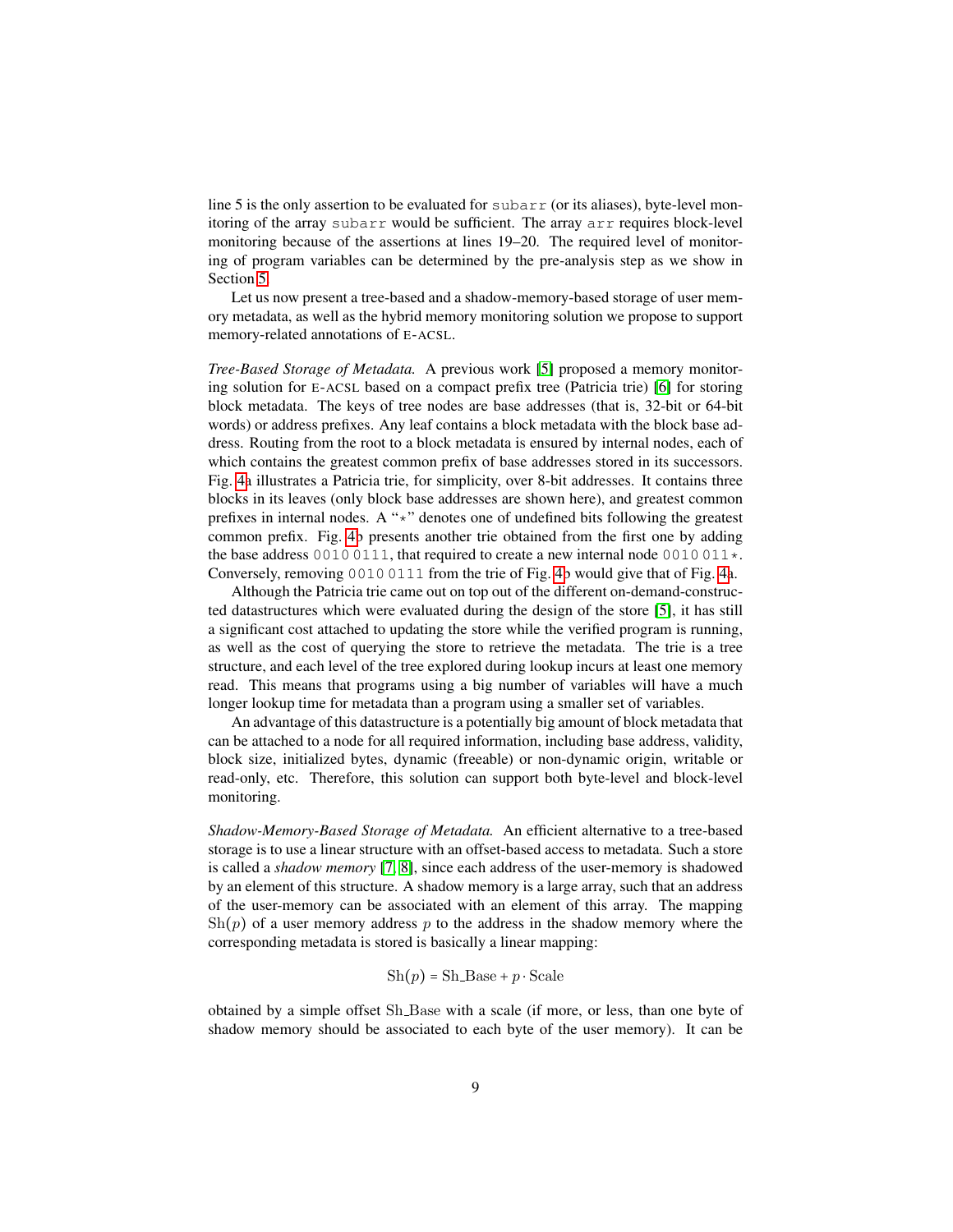Program Memory Layout



<span id="page-9-0"></span>Figure 5: Metadata storage based on shadow memory

noted that if Scale is a power of 2, then the multiplication can be performed by a rapid bitshift.

The design of the new shadow-memory-based store for memory monitoring with E-ACSL is illustrated in Fig. [5.](#page-9-0) In a standard memory layout of the program execution under Linux, most user-created memory allocations tend to cluster in the top and bottom of the addressable space. The stack sits in the top and grows downwards, while the text and data segments are fixed in the bottom, with dynamically allocated memory on top of them growing upwards. The areas in the middle of the memory are rarely used except for the mapping of dynamically linked libraries, which are actually not fully supported by the store. Since the addressable memory of a program is far bigger than what most programs really use during execution, a linear structure that covers a portion of the upper area and the lower area, but ignores the middle area, can shadow the memory actually used by most programs. We allocate such a block for the shadow memory whose size was set to the largest continuous mapping returned by mmap. It is divided into two parts: the higher one, Shadow<sub>Stack</sub>, to store metadata of the stack, and the lower one, containing  $\text{Shadow}_{\text{Text}}$ ,  $\text{Shadow}_{\text{Data}}$  and  $\text{Shadow}_{\text{Heap}}$ , for the metadata of the corresponding three areas. Gray areas in Fig. [5](#page-9-0) show memory zones that are unaddressable and/or not represented by the shadow memory store. An access to the metadata for an address  $p$  is preceded by an address check, that detects if  $p$  does not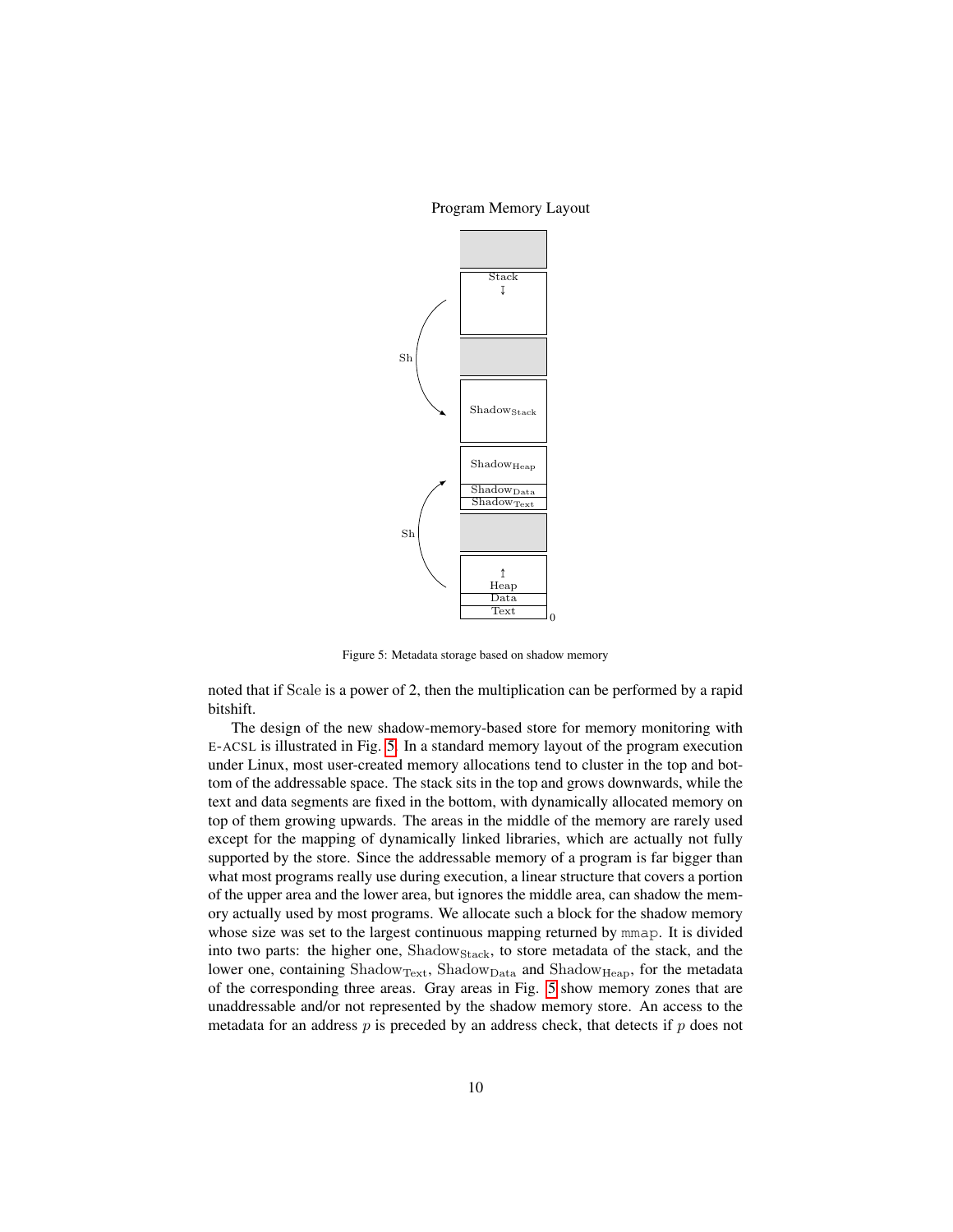belong to the address intervals modeled by the shadow memory.

Separate bits of the shadow of a byte are used to represent its validity and initialization status. The bytes of each newly allocated block are first marked, one after another, as valid and uninitialized. When some bytes are assigned a value, each of these bytes is marked as initialized. Finally, when the block is deallocated, each of its bytes is marked as invalid in the shadow memory. In this way, validity and initialization of memory locations can be efficiently updated and evaluated during the execution of the instrumented code.

If the metadata of a block cannot be found to set validity or initialization, then it means that the block is not in the area covered by the shadow memory. In this case the memory monitoring library stops the execution of the program with a warning.

Thus, a limitation of shadow memory techniques is the requirement to allocate a long continuous memory block to store the metadata. Indeed, to be efficient, the shadow memory is not constructed on-demand like the Patricia trie, it must be allocated from the beginning until the end of the program. For example, if one byte of metadata is stored for each byte of memory used by the analyzed program, then half of the memory must be allocated to the memory monitoring library. This can be infeasible for some programs with strong memory constraints (e.g. using dispersed fixed addresses). Since most programs do not have such constraints and do not use most of the available virtual memory, it is often possible to allocate a sufficiently long continuous memory block for shadow memory.

In the context of runtime assertion checking for an expressive specification language like E-ACSL, another important limitation of the shadow memory is that it is only suitable for byte-level monitoring since metadata is associated to each unique byte. Associating all block metadata to each byte would need even more shadow memory and appeared to be too costly in terms of memory for our purpose.

*Complexity Evaluation Insights.* To better understand the strong and the weak points of both techniques before describing their combination, let us give rough upper bounds on complexity of additional memory monitoring code in both cases. For simplicity, we do not consider cache related issues (that could also impact final performance), and suppose we monitor and evaluate only validity information without pre-analysis on a 64-bit architecture. Let  $A$  be the number of (dynamic, static and automatic) allocations of memory blocks,  $L$  be the maximal size of these blocks,  $D$  be the number of deallocations, and V the number of evaluations of a **\valid** predicate for locations (again, of maximal length of L bytes). All numbers are counted over the whole program execution. Each of these operations requires a lookup to find the place of the corresponding (added, deleted or searched) node in the trie. Let  $H$  be the maximal height of the Patricia trie, so  $H \le 1 + 64$ . Moreover, if the trie is balanced (that is not at all ensured for the Patricia trie) and contains at most N blocks stored in its leaves, then  $H \leq 1 + \log N$ , otherwise, in an unbalanced tree, we have  $H \leq 1 + N$ . Let  $m_a$  and  $m_d$  be the number of steps required by node allocation and deallocation for a node insertion or removal, while  $I_{Sh}$  denotes the number of steps for shadow memory initialization. The number of additional operations for monitoring allocations, deallocations and validity checks using a Patricia trie can be (very roughly) bounded by

<span id="page-10-0"></span>
$$
\leq A \cdot (H + m_a) + D \cdot (H + m_d) + V \cdot H,\tag{1}
$$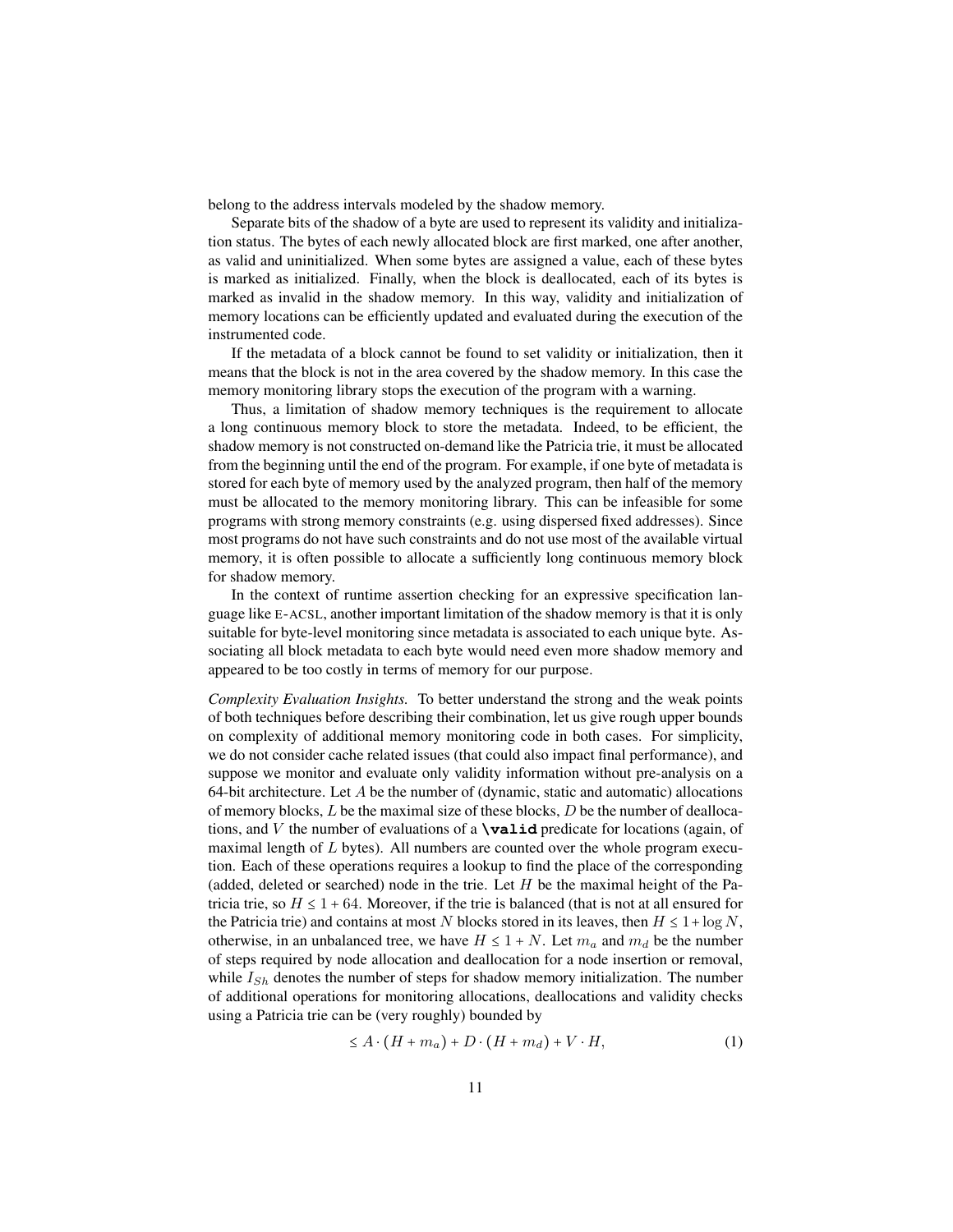not depending on L, while the shadow memory store would lead to

<span id="page-11-0"></span>
$$
\leq I_{Sh} + A \cdot L + D \cdot L + V \cdot L \tag{2}
$$

additional steps, each of the block bytes being treated separately. These estimates illustrate that the Patricia trie can be expected to be less efficient when  $H$  becomes high and L remains low (i.e. many small memory blocks are monitored), and more efficient when the trie remains small while high block sizes (or, for fast programs, shadow initialization  $I_{Sh}$ ) penalize the shadow memory approach.

*The Combined Monitoring Solution.* The objective of the combined memory monitoring solution is to reconcile the benefits of both tree-based and shadow-memory-based storage within the same library. As we have explained above, the Patricia trie is often slower but supports most expressive memory-related annotations. On the other hand, the shadow-memory technique is usually much faster, but is not suitable for blocklevel monitoring. Let us present the main principles of the proposed combined memory monitoring solution.

Metadata for a newly allocated block should be recorded using the following principles:

- P1 Metadata of all memory locations that require block-level monitoring should be stored in the Patricia trie store.
- P2 For memory locations that require byte-level monitoring, their metadata are typically stored in the shadow memory store.

The required level of monitoring for program memory locations is statically computed by the pre-analysis step presented in Sec. [5.](#page-13-0)

In addition, there are some specific cases and optimizations where the Patricia trie store is used rather than shadow memory after a runtime check, according to the size and range of addresses of a particular block.

P3 If a block does not completely belong to the interval of addresses supported by the shadow memory, its metadata should be stored in the Patricia trie store.

While this situation has never occurred in our benchmarks, Principle **P3** addresses the restriction on the supported address interval of the shadow memory store.

If a block has a relatively big size, its allocation, deallocation or query would require to access a long interval of metadata bytes in the shadow memory, that may be longer than treating the block in the Patricia trie (cf. estimates (1) and (2) above). Therefore we use the following additional optimization:

**P4** For blocks longer than a (parameterizable) constant length  $C$ , the metadata should be stored in the Patricia trie store.

The evaluation of a memory-related annotation is basically realized in the following way.

P5 The evaluation of block-level predicates should always query the Patricia trie.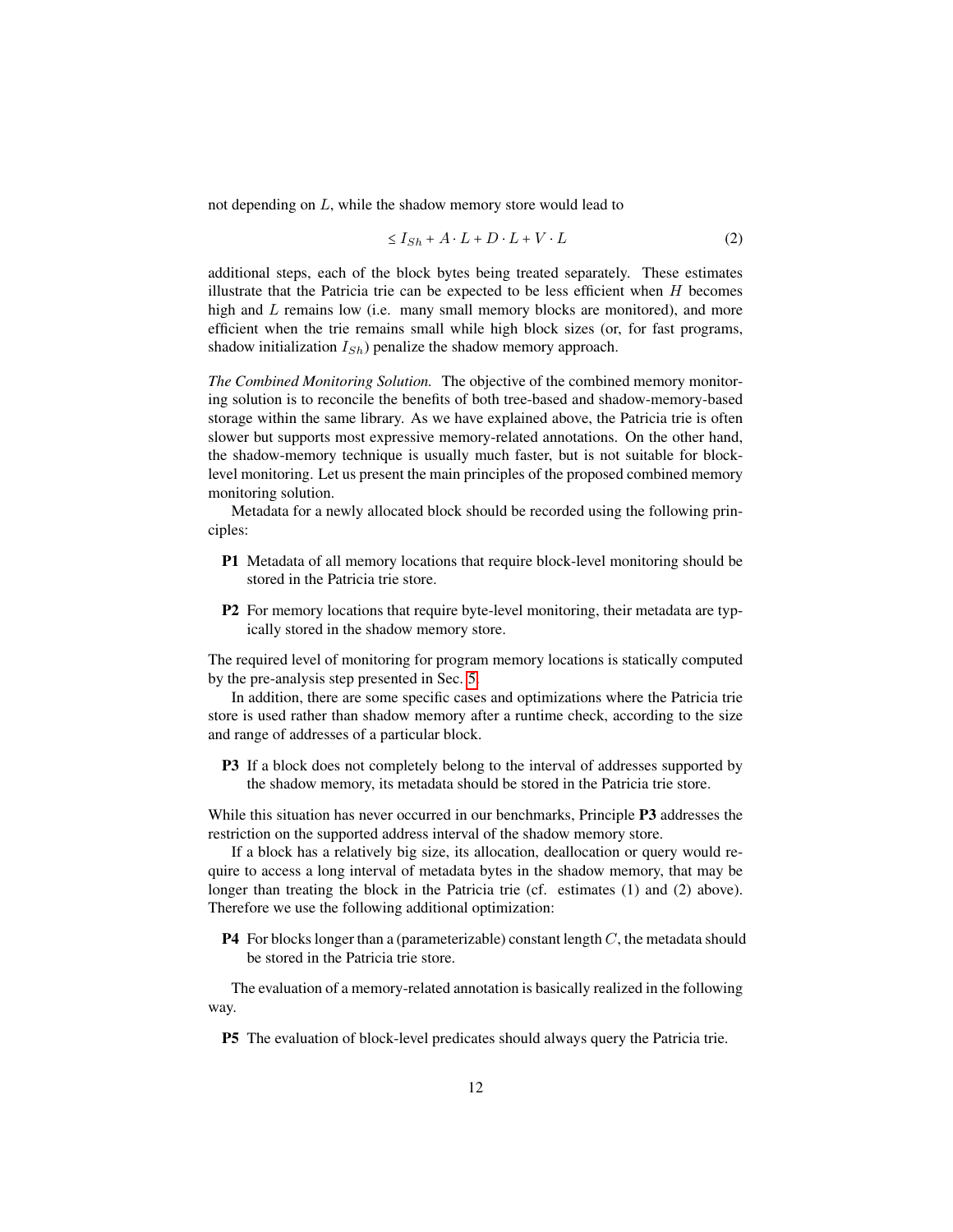|                                          | Monitoring                           | Monit.       | Prin-          |
|------------------------------------------|--------------------------------------|--------------|----------------|
| Code                                     |                                      |              |                |
|                                          | Action                               | Level        | ciple          |
| $\frac{1}{2}$ struct BigStruct a[2];     | record $(\alpha a [0], 64)$ in PT    | byte         | <b>P4</b>      |
| 2 struct BigStruct b;                    | record $(\epsilon_b, 32)$ in PT      | <b>Block</b> | <b>P1</b>      |
| $3$ // $@$ assert \block_length(&b) ==1; | query $\&b$ in PT                    | <b>Block</b> | <b>P5</b>      |
| $4$ char $c$ ;                           | record $(\infty,1)$ in Sh            | byte         | P <sub>2</sub> |
| $5$ // $@$ assert \valid_read(&c);       | query $\&\circ$ in Sh                | byte         | <b>P6</b>      |
| 6 struct BigStruct *p= $&a[1]$ ;         | record $(\epsilon_{\rm p}, 8)$ in Sh | byte         | <b>P2</b>      |
| 7. $//@$ assert \valid(p);               | query $p$ in Sh, PT                  | byte         | <b>P6</b>      |

<span id="page-12-0"></span>Figure 6: Example illustrating the combined memory store with  $C = 32$  bytes, assuming a 64-bit architecture and **sizeof**(**struct** BigStruct)=32. The Monitoring Action indicates the block base address and size being recorded, or the address being looked up, in one (or, when necessary, both) of the stores.

P6 For predicates that require byte-level monitoring, the evaluation first tries to find the required information in the shadow memory store. If the block is unknown in the shadow memory store, it queries the Patricia trie store.

It means that the evaluation of a byte-level memory-related annotation starts by interrogating the shadow memory store (with almost instant access) and queries the slower Patricia trie store afterwards only when necessary (when the first byte of the block is not known as valid in the shadow memory).

The deallocation of a memory block is basically realized in the following way.

P7 The deallocation of an existing block first tries to remove the block metadata from the shadow memory store. If the block is unknown in the shadow memory store, it queries and tries to remove it from the Patricia trie store.

Here again, the library starts by interrogating the shadow memory store and queries the slower Patricia trie store only if necessary.

*Example.* Fig. [6](#page-12-0) illustrates these principles on a simple example, where we assume a 64-bit architecture, the size of an element of type **struct** BigStruct equal to 32 bytes, and the constant  $C$  set to 32 bytes. The figure shows how the combined memory store is updated and queried by the instrumented code during the monitoring of the code in the leftmost column of the table. For each line of code, the second column describes the monitoring action, that is either recording a couple (base address, size) for a new block, or querying the store for an address. (For simplicity, the complete instrumented code is omitted, and the actions to monitor initialization of variables are not shown either.) It also indicates the store being used: the shadow memory store (Sh), the Patricia trie store (PT) or, when necessary, both. The third column gives the monitoring level of memory-related annotations or introduced variables (we suppose that the monitoring level for program variables has been computed by the pre-analysis step described in Sec. [5\)](#page-13-0). The last column contains the principle used to select which store should used by the monitoring operation.

The code in the example allocates four variables:  $a, b, c$  and  $p$ . The pre-analysis phase will deduce that block-level monitoring is needed for (the block with) base address  $\&b$  because of its presence in the block-level predicate on line 3, but that bytelevel monitoring suffices for base addresses a, &c and &p.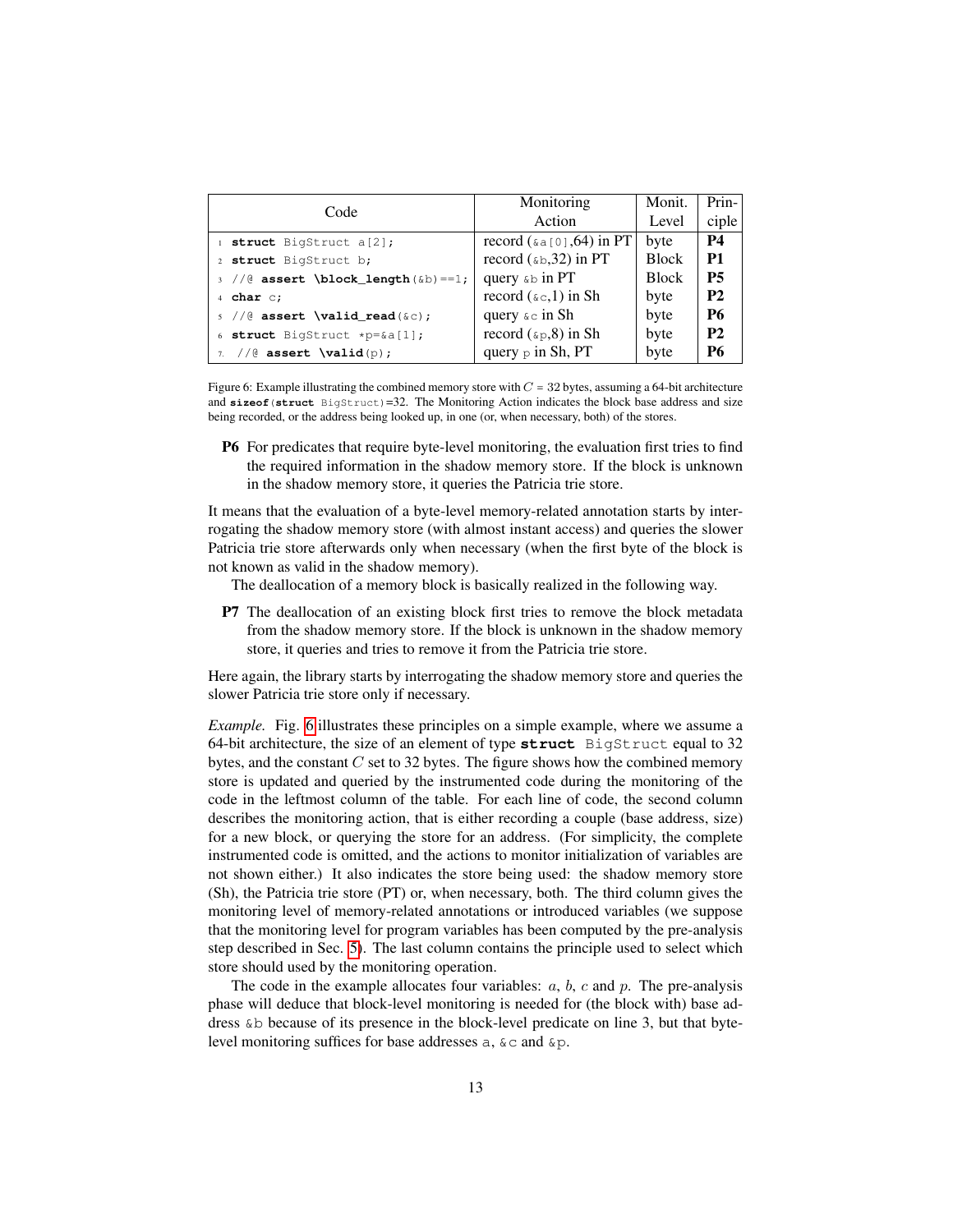On the first line, an array a of  $32 \times 2 = 64$  bytes is allocated. Even if a requires only byte-level monitoring, since its size is greater than  $C = 32$ , it is recorded in the Patricia trie store according to **P4**. The second line allocates the variable b of 32 bytes for which block-level monitoring is required, so  $\&b$  is recorded in the Patricia trie store as well, following P1. On line 3, a **\block\_length** predicate is evaluated. Since this is a block-level predicate, by P5 the Patricia trie store is queried.

Line 4 allocates a single char  $\subset$  whose size (1 byte) is not greater than  $C$ . In contrast to b, no block-level metadata is needed for this variable according to the pre-analysis, thus the meta-data for base address  $\&c$  is stored in the shadow memory, by **P2**. On line 5, a byte-level predicate queries the shadow memory store (where is finds the corresponding metadata and does not need to query the Patricia trie store afterwards, cf. P6).

A pointer p is created on line 6, pointing to the second element of array a. The meta-data for  $\epsilon_{\rm p}$  will be stored in the shadow memory by **P2** (since the pointer size is 8 bytes, Principle P4 does not apply). Finally, on line 7, to evaluate the byte-level predicate **\valid**, the shadow memory will be queried first according to P6. Since the metadata for a is stored in the Patricia trie, already the first byte pointed by p is unknown to the shadow memory, so a second query is rapidly performed in the Patricia trie. The metadata of a is found and the validity of p can be established.

This simple example illustrates how the proposed combination of recording/query strategies supports expressive memory-related constructs of E-ACSL, and tries to avoid a byte-after-byte verification of validity for all bytes of big datastructures, as well as more time-consuming queries in the Patricia trie for small variables.

#### <span id="page-13-0"></span>5. Pre-analysis

The previous section has introduced the hybrid memory store based on two different datastructures, a shadow memory store for byte-level and the Patricia trie store for block-level monitoring. This combined monitoring solution is based on 7 principles, P1 to P7. They assume that, for each memory block, we know whether it requires blocklevel monitoring or whether byte-level monitoring is sufficient to evaluate memoryrelated annotations dealing with this block.

In this section, we introduce a preliminary static analysis step that can be used to compute the monitoring level for each memory block before instrumenting the program with E-ACSL2C. It performs an over-approximating backward dataflow analysis that allows E-ACSL2C to automatically decide whether a given memory block should be recorded in the Patricia trie or in the shadow memory store. The pre-analysis also computes whether it is *necessary* to monitor the block at all.

More precisely, the pre-analysis determines, for every block, whether it is necessary (i) to monitor its validity, (ii) to monitor its initialization, and (iii) to use block-level monitoring for this block. Using the pre-analysis eventually leads to an optimized instrumentation (both in terms of memory- and time-consumption, cf. Section [6\)](#page-22-0). For instance, if some block is never concerned by an annotation, there is no need to monitor this block at all.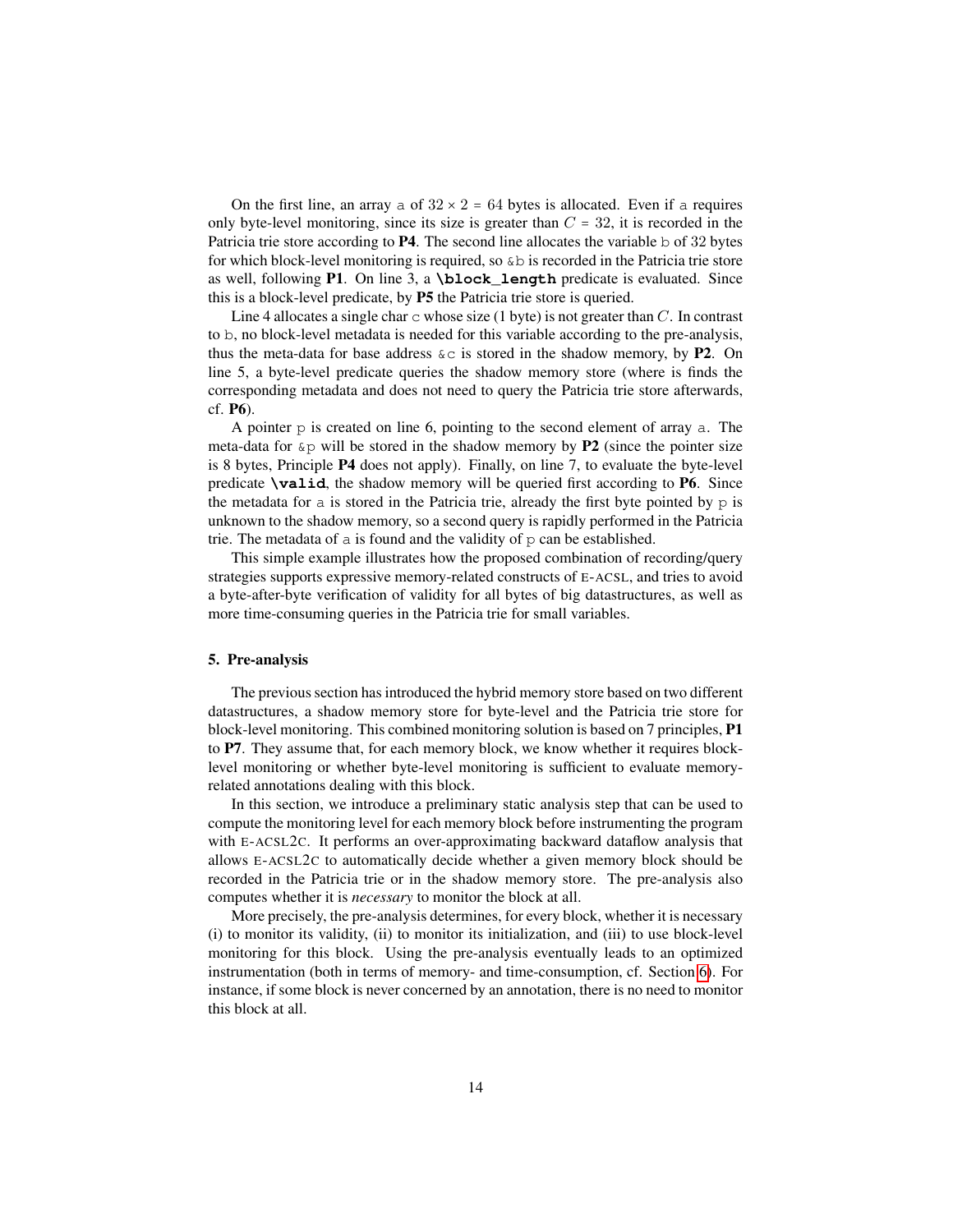```
1 int main(void) {
2 int x, y, z, *p, *q;
     3 q = (int*)malloc(10 * sizeof(int));
     y = 1;z = 2;6 /*@ assert \initialized(&y); */
     x = 0;p = \&x;9 /* @ assert \valid(p); */<br>10 while (x < 10) {
10 while (x < 10) {<br>11 *(x + x) = x;
11 *(q+x) = x;<br>12 x++;x++;13 }
14 /*\theta assert \block_length(q) == 10 * \block_length(p); */<br>15 return 0;
     return 0;
16 }
```
<span id="page-14-0"></span>Figure 7: Toy example illustrating the benefits of reducing the instrumentation.

*Example.* Consider for instance the toy example of Fig. [7.](#page-14-0) It performs a few pointer manipulations and memory checks through E-ACSL annotations.

Fig. [8](#page-15-0) shows the result after a complete (non-optimized) instrumentation of this program with E-ACSL2C. It uses the primitives provided by the monitoring library. First, for each local variable, a memory block of corresponding size must be recorded in the store by calling the dedicated function store block (cf. lines 4–8 of Fig. [8\)](#page-15-0). The instrumentation also replaces the call to malloc by a custom one (line 10 of Fig. [8\)](#page-15-0) that records the newly allocated memory block in the store in addition to its allocation<sup>[5](#page-14-1)</sup>. Then, for each assignment, the assignee is declared to be initialized through a call to \_\_full\_init (for all bytes of the block) or \_\_initialize (for a given number of bytes, cf. line 27 of Fig. [8\)](#page-15-0).

Thanks to these registrations in the store, the instrumented program is capable to evaluate the E-ACSL annotations. Before checking whether pointer  $p$  is valid (cf. lines 22–25 of Fig. [8\)](#page-15-0), the instrumented program first ensures that  $p$  is initialized (since reading an uninitialized pointer p has an undefined behavior even if we just check its validity). Similarly, before evaluating the block sizes of  $q$  and  $p$  (cf. lines 32– 36 of Fig. [8\)](#page-15-0), the validity of  $q$  and  $p$  is checked, which, in turn, requires to check again that these pointers have been initialized. Otherwise, the evaluation of annotations in this example is straightforward. It relies on the monitoring library primitives that query the store to retrieve the desired information. Finally, the instrumented program removes the allocated variables from the store at the end of their scope by calling \_\_delete\_block (cf. lines 38–42 of Fig. [8\)](#page-15-0).

Such a complete instrumentation leads to an exhaustive memory monitoring and can often be greatly improved by removing irrelevant monitoring operations. Indeed, in our example, no annotation is related to z, thus its monitoring is useless (cf. lines 6, 13 of Fig. [8\)](#page-15-0). At a first glance, the situation seems to be the same for x. That is not true: since p is involved in some annotations and becomes an alias for  $\&\times$  at line 8 of Fig. [7,](#page-14-0) it is actually necessary to register base address  $\&\times$  in the store. However, since

<span id="page-14-1"></span><sup>&</sup>lt;sup>5</sup>The block is recorded in the store only if its allocation does not fail.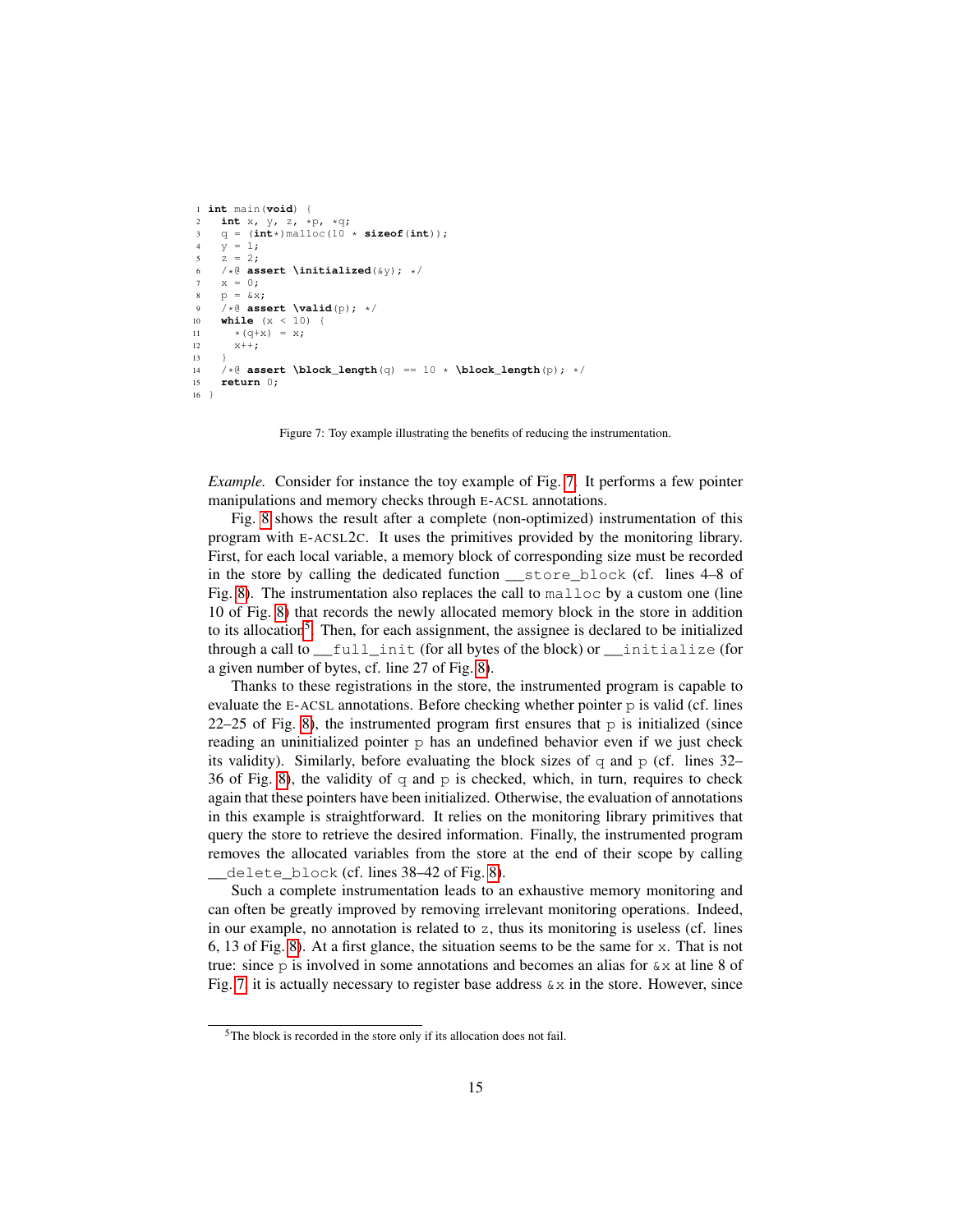```
1 int main(void) {
2 int x, y, z, *p, *q;<br>3 // allocation of loc
   // allocation of locals
    4 __store_block(& q,8);
    _store_block(& p, 8);
    __store_block(& z, 4); // USELESS
    __store_block(& y,4);
    _store_block(& \overline{x}, 4);
    I full_init(& q); // initialization of q
10 q = (\text{int} *) \_\text{e} \_\text{acs1_malloc}(10 * \text{sizeof}(\text{int}));<br>11 \_\text{full\_init(& y); // initialization of
                             // initialization of y
12 y = 1;<br>
13 full init (& z);
                               // initialization of z, USELESS
14 z = 2;15 /*@ assert \initialized(&y); */
16 // check the above assertion
17 e_acsl_assert(__initialized(& y,sizeof(int)));
18 __full_init(& x); // initialization of x, USELESS
19 X = 0;20 full init(& p); // initialization of p
21 p = \& X;22 /*@ assert \valid(p); */
23 // check the above assertion
24 e_acsl_assert(__initialized(& p,sizeof(int *));
25 e_acsl_assert(__valid(p,sizeof(int));
26 while (x < 10) {
27 \frac{1}{\star (q+x)} = x; \frac{q+x}{\star (q+x)} = x;28 *(q+x) = x;<br>29 full init (& x);
                                         // initialization of x, USELESS
30 x ++;
31 }
32 /\neq \emptyset assert \block_length(q) == 10 \star \block_length(p); \star/
    // check the above assertion
34 e_acsl_assert(__initialized(& q,sizeof(int *) && __initialized(& p,sizeof(int *));
   e_acsl_assert(__valid(q) && __valid(p));
36 e_acsl_assert(_block_length(q) == 10 * _block_length(p));<br>37 // clean the allocated memory
   37 // clean the allocated memory
38 __delete_block(& q);
39 __delete_block(& p);
40 __delete_block(& z); // USELESS
41 __delete_block(& y);
42 __delete_block(& x);
43 return 0;
44 }
```
<span id="page-15-0"></span>Figure 8: Complete instrumentation with E-ACSL2C of the program of Fig. [7](#page-14-0) for a 64-bit architecture.

the instrumented program does not check whether  $x$  is initialized, it is not necessary to monitor this specific information (through the call to  $\text{Iull}_init(\&x)$ , cf. lines 18, 29 of Fig. [8\)](#page-15-0). Similarly, the instrumented program does not need to monitor the initialization of  $\star$  (q+x) (cf. line 27 of Fig. [8\)](#page-15-0). Thus all lines marked USELESS in Fig. [8](#page-15-0) can be safely removed from the instrumented program.

Furthermore, coming back to the monitoring level of memory blocks, it is possible to statically deduce from this program that the blocks with base addresses  $\&\times$  and q must be registered in the Patricia trie store, while it is sufficient to register base addresses  $\&\vee$ ,  $\&\heartsuit$  and  $\&\heartsuit$  in the shadow memory store. Indeed, the instrumented program only queries the store for initialization of  $y$ , p and  $q$  (byte-level information) whereas it requires both byte-level and block-level information for base address &x (via its alias p), and block-level information only for base address q.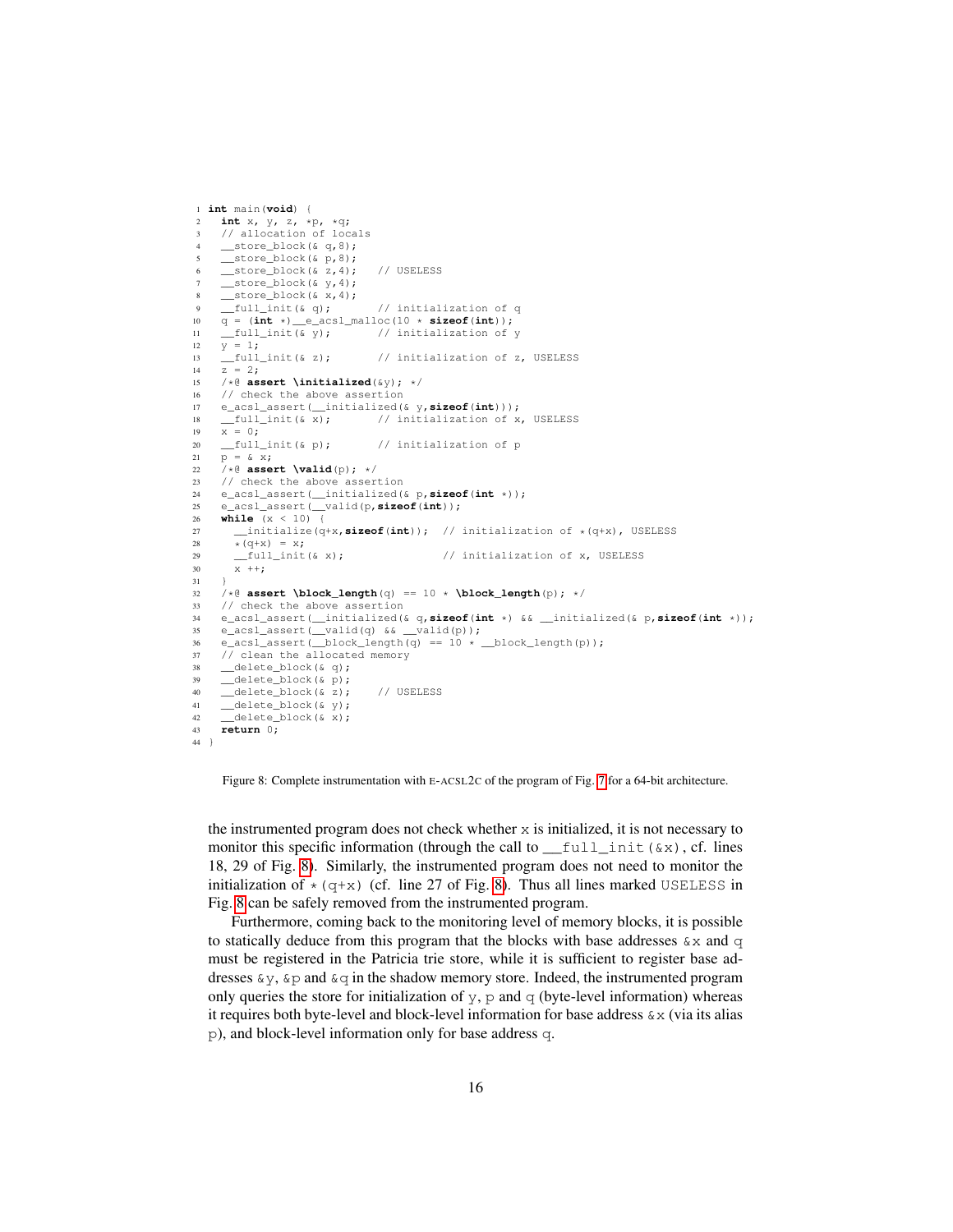*Formal Language.* Introducing our static analysis formally for such a rich and complex language as C would not be not tractable in the present paper. Therefore, we limit this study to a smaller imperative language, defined in Fig. [9,](#page-17-0) that remains nevertheless representative to explain the key features of the pre-analysis.

This language contains pure (that is, side-effect-free) expressions with pointer accesses, addresses and offset shifts (denoted by ++ to avoid any confusion with addition of integers), as well as usual arithmetic operations (not detailed in Fig. [9\)](#page-17-0). *Left values* (or *lvalues*) are either variables or dereferenced pointers. We use the term *address value* for any memory value of a pointer type (where *memory values* are defined in Fig. [9\)](#page-17-0). The statements are assignments, dynamic allocations of a memory block (whose size is equal to the size of the given type  $\kappa$  multiplied by the given number of elements n), deallocations, conditionals, loops, sequences and blocks. Any statement can embed predicate-based assertions. They contain comparison operators, conjunctions, disjunctions, negations and the memory-related predicates introduced previously. The logical terms include pure expressions, the memory-related functions introduced above as well as arithmetic operations that may combine both<sup>[6](#page-16-0)</sup>.

In the rest of the section, we assume that variable names are unique (which can always be achieved by renaming). The typing system and operational semantics of this language are standard and can be omitted. We just indicate that the semantics is blocking [\[19,](#page-31-14) [20,](#page-32-0) [21\]](#page-32-1): if an error occurs when running the program, the execution stops immediately. We also suppose that each (logical) term is well defined, so its runtime evaluation does not raise any runtime error. For instance, no term leads to a division by zero or dereferencing an invalid pointer. This hypothesis might look too strong, but it is fully consistent with the E-ACSL semantics [\[10\]](#page-31-5). It is indeed enforced by E-ACSL2C, which automatically generates all necessary guards preventing such runtime errors during the evaluation of annotations [\[4\]](#page-30-3) (cf. lines 32–36 of Fig. [8\)](#page-15-0).

The formal definition of the pre-analysis relies on the notion of *address value base* of an address value a, denoted base(a), that is obtained from a by ignoring any offset shift.

Definition 1 (Address value base) base *is a function mapping an address value to an address value, inductively defined as follows:*

> $base(x) = x$  $base(\star a) = \star base(a)$  $base(a + n) = base(a)$  $base(\&x) = \&x$  $base(\&(\star a)) = base(a).$

Notice that this definition of address value base  $base(a)$  is different from the block base address defined e.g. by the E-ACSL construct **\base\_addr**(a). Indeed, the

<span id="page-16-0"></span><sup>&</sup>lt;sup>6</sup>Adding integer constants, addition and multiplication in expressions and terms would be necessary to express all instructions and annotations of the example of Fig. [7.](#page-14-0) The presented analysis can be easily extended to these features.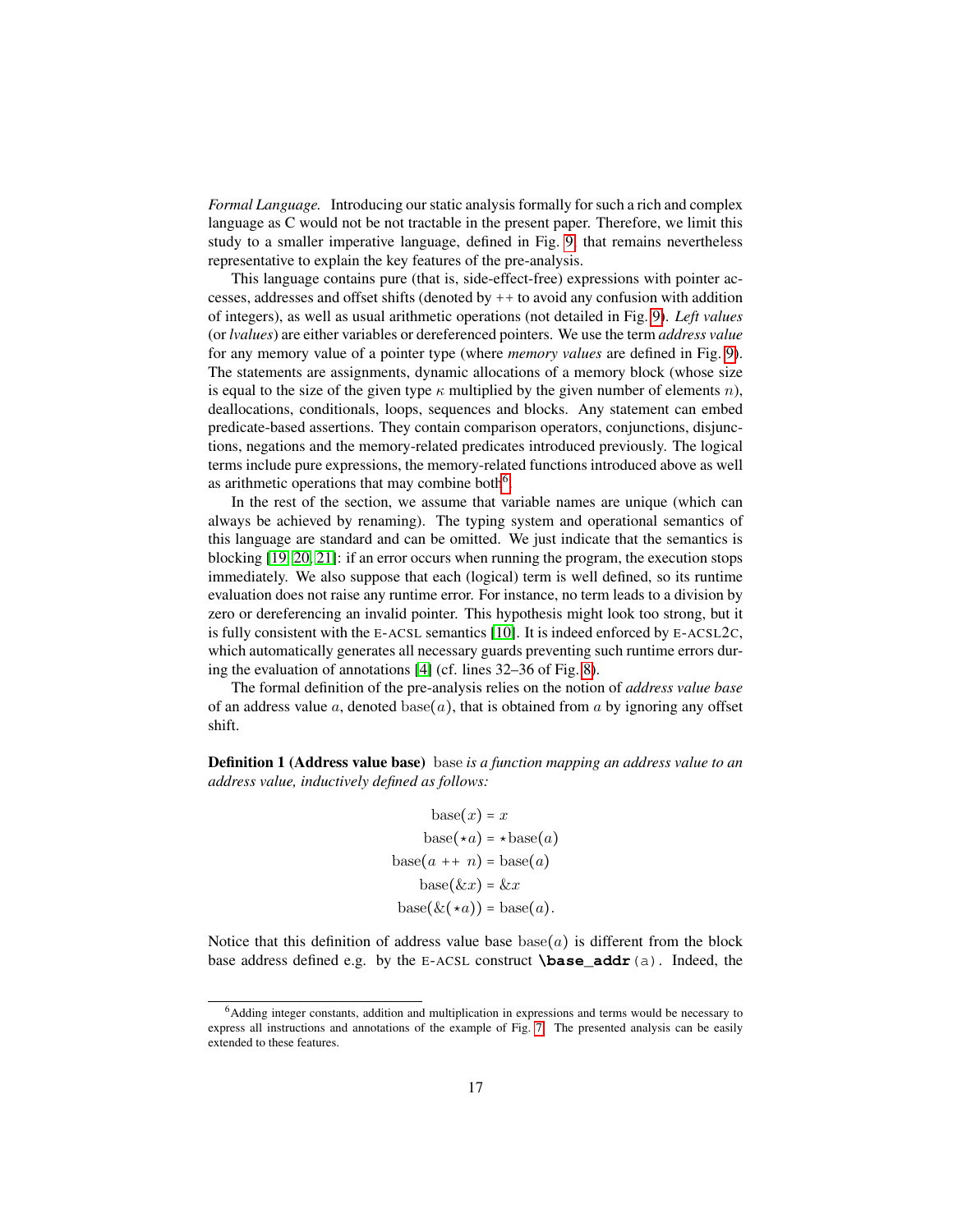| left values           | $l ::=$       | $\boldsymbol{x}$<br>$\star a$                                                                                                                                                          | variable<br>pointer access                                                                                                                                                                 |
|-----------------------|---------------|----------------------------------------------------------------------------------------------------------------------------------------------------------------------------------------|--------------------------------------------------------------------------------------------------------------------------------------------------------------------------------------------|
| memory values $a ::=$ |               | l<br>$a + n$<br>$\&l$                                                                                                                                                                  | left value<br>pointer offset<br>address                                                                                                                                                    |
| expressions           | $e \coloneqq$ | $\boldsymbol{a}$                                                                                                                                                                       | memory value<br>pure expressions                                                                                                                                                           |
| statements            | $s ::=$       | $l = e;$<br>$l = \text{alloc}(\kappa, n);$<br>free $(l)$ ;<br>if $(e)$ then $s$ ; else $s$ ;<br>while $(e)$ s;<br>$\boldsymbol{S}$ $\boldsymbol{S}$<br>$\{s\}$<br>$/*@$ assert p; */ s | skip<br>assignment<br>allocation<br>deallocation<br>conditional<br>loop<br>sequence<br>block<br>assertion                                                                                  |
| predicates            |               | $p ::= t \equiv t   t \leq t$<br>$\left  p \wedge p \mid p \vee p \mid \neg p \right $<br>$\forall$ alid $(a)$<br>$\text{valid.read}(a)$<br>$\int_{i \in \mathbb{Z}} f(x) dx$          | comparators<br>logic connectors<br>writing/reading $\star a$ is safe<br>reading $\star a$ is safe<br>$\star$ <i>a</i> has been initialized                                                 |
| terms                 | $t ::=$       | $\epsilon$<br>$\text{base} \cdot \text{addr}(a)$<br>$\blacksquare$ ength $(a)$<br>$\text{offset}(a)$                                                                                   | pure expressions<br>base address of $a$ 's memory block<br>size of $a$ 's memory block<br>offset of $a$ in its memory block<br>pure expressions combined with<br>memory-related constructs |
| types                 | $\kappa ::=$  | $\kappa\star$                                                                                                                                                                          | integral type<br>pointer type                                                                                                                                                              |

<span id="page-17-0"></span>Figure 9: Formal syntax of the considered language.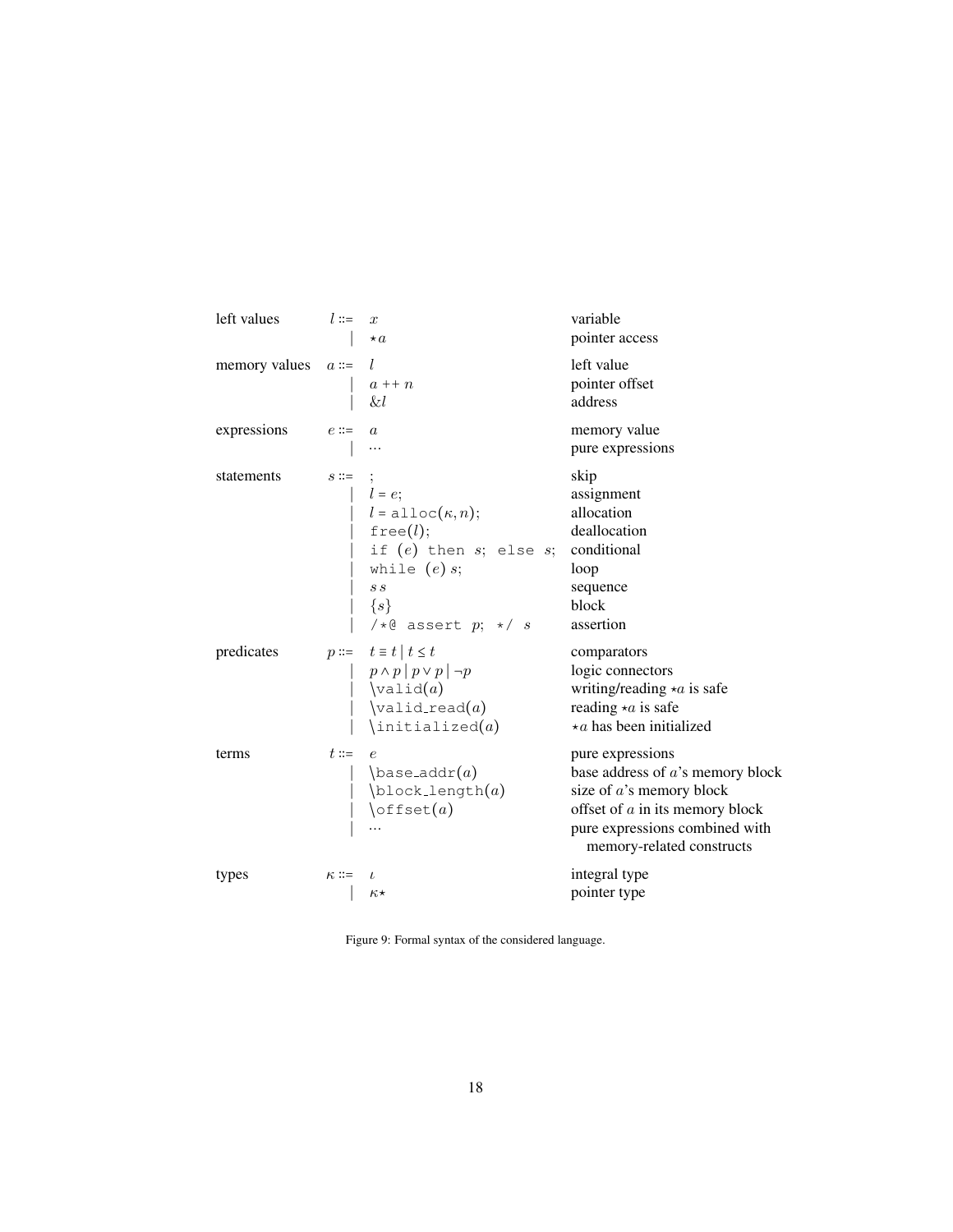definition of base $(a)$  is based on the syntactical expression of a, while the base address is defined as the address of the first byte of the memory block effectively containing the current physical address a. For instance, if the pointer  $p=a+4$  points to the fifth element of an array a of 10 integers, then both **\base\_addr** ( $p+2$ ) = a and **\base\_addr**  $(a+6) = a$ , but base  $(p+2) = p$  and base  $(a+6) = a$ .

The presented analysis also relies on the control flow graph of a program P. Our definition is directly adapted from Nielson *et al.* [\[22\]](#page-32-2).

Definition 2 (Control flow graph [\[22\]](#page-32-2)) *A* control flow graph (CFG) *of a program* P *is a sextuple*  $(V, \mathcal{T}, \mathcal{E}, \pi, \mathcal{I}, \mathcal{F})$  *such that:* 

- *•* V *is the set of vertices of the graph: for each statement* s *of* P*, two of these vertices are associated to* s *and represent its previous and next states. Each vertex* ω ∈ V *corresponds to a unique program point in* P *(and we will sometimes refer to a CFG vertex*  $\omega$  *as a program point*  $\omega$ *).*
- $\mathcal{T} \subseteq \mathcal{V} \times \mathcal{V}$  *is the set of edges.*
- *•* E ∶ T → L *is a function mapping an edge to a label, where the set of labels* L *defined by:*

$$
\mathcal{L} = \{ skip, l = e, l = alloc(\kappa, n), free(l), ?e, ?p, error\}.
$$

*The first label corresponds to the execution of the statement* ;*, while the second, third and fourth ones respectively correspond to the assignment*  $l = e$ , the allo*cation*  $l = \text{alloc}(\kappa, n)$  *and the deallocation*  $\text{free}(l)$ *. Label* ?*e indicates that the program is branching and the edge is executed with the guard* e *being valid. Label* ?p *indicates that the edge corresponds to the execution of a valid predicate* p*, and the last label corresponds to a runtime error.*

*•* I ∈ V *(resp.* F ∈ V*) is the initial (resp. final) state of* P*, and* π ∈ V *is the error state.*

The construction of a control flow graph is straightforward (and omitted here) using the correspondence between labels and statements given in the definition. Details are provided in Nielson *et al.* [\[22\]](#page-32-2). We just draw the reader's attention to the statement  $/\star$ @ assert p;  $\star$  / s : if  $\omega$  is the state before the assertion, the subgraph for this statement is constructed as follows:

$$
\omega \xrightarrow{\gamma_p} \langle \text{subgraph for } s \rangle
$$
  

$$
\downarrow^{\gamma_{\neg p}}
$$
  

$$
\pi
$$

*Dataflow Analysis.* Our analysis is an over-approximating backward dataflow analysis parameterized by an alias analysis. We assume the existence of such an analysis.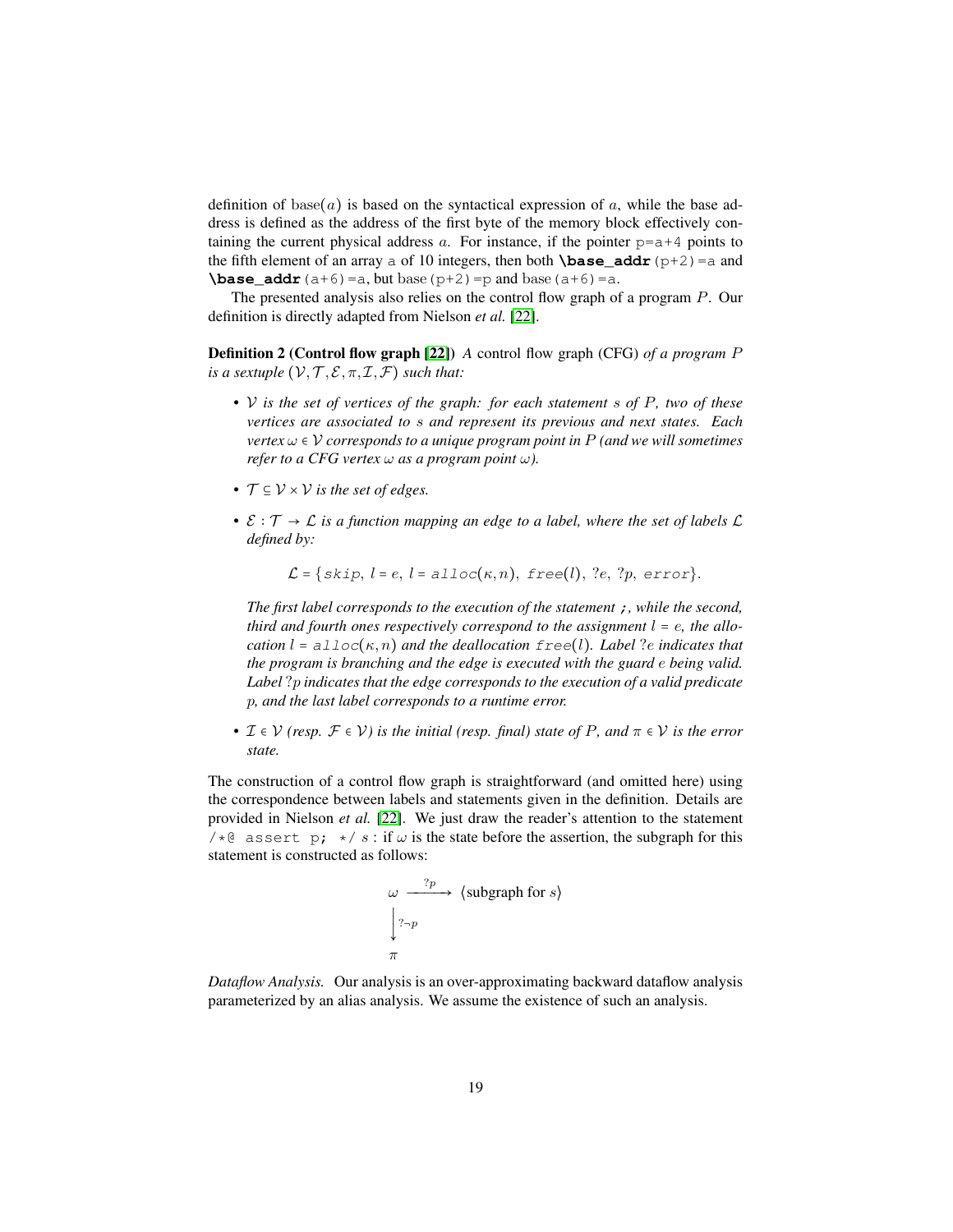Assumption 1 (Alias function) *For any given program* P *and a given program point*  $\omega$  in P, there is a function<sup>[7](#page-19-0)</sup>  $\mathcal{A}^\omega$  that maps an address value  $a$  to an over-approximation *of the set*  $S_a^{\omega}$  *of address values which are in alias with a at program point*  $\omega$ *, including*  $a$  *itself* (*i.e.*  $a \in S_a^{\omega} \subseteq \mathcal{A}^{\omega}(a)$ *).* 

Since the pre-analysis is only aimed at optimizing the instrumentation, the analysis speed is more important than its precision. Consequently, the alias analysis can be provided by Steensgaard's analysis [\[23\]](#page-32-3), or the FRAMA-C Value analysis [\[3\]](#page-30-2) if it has already been executed.

For a pointer p, in order to avoid any confusion between the left value  $p$  and its pointed value  $\star p$  (which is also a left value), we are going to monitor the *address* &l of a left value l. Also, for the sake of performance, we are going to monitor a (dynamic) array *as a whole* through its base address rather than considering each of its single cells independently. Therefore, the analysis only needs to deal with address value bases, in which the offset shifts are removed, in other words, with address values  $a$  such that  $a = \text{base}(a)$ .

The goal of the analysis is to determine for each address value base  $a$  that occurs in the program, with which observation purpose(s)  $a$  should be monitored. We consider three *observation purposes* denoted  $v, i, b$ , where v requires to monitor *validity*, i requires to monitor *initialization* and b requires *block-level* monitoring. The purpose v means that the block should be recorded in the store (and, thus, its validity can be queried). The purposes  $i$  and  $b$  are more specific, and therefore, each of them implies the presence of the purpose v as well. At every moment, the state  $\sigma$  of the analysis is a set of couples  $(a, k)$  where the presence of a couple  $(a, k)$  indicates that an address value base a should be monitored with the observation purpose  $k \in \{v, i, b\}$ .

Following Nielson *et al.* [\[22\]](#page-32-2), we use an analysis framework that automatically computes the analysis state  $\sigma \in S$  at each program point by joining post-branch states and computing a fixpoint of loops. Our backward dataflow analysis is defined by a quadruple  $(S, \subseteq, \epsilon, s_0)$  as follows.

- $(S, \subseteq)$  is a lattice of sets of couples  $(a, k)$ , ordered by set inclusion, in which a is an address value base and  $k \in \{v, i, b\}$  is an observation purpose.
- $s_0 \in S$  is the initial state of the analysis, that is, the state at the final vertex of the control flow graph (as we define a *backward* dataflow analysis). Since no memory address needs to be monitored at this point,  $s_0 = \emptyset$ .
- $\epsilon_{\lambda}^{\omega}$  :  $S \to S$  is a set of monotonic transition functions over states, indexed by a graph edge label  $\lambda \in \mathcal{L}$  and a particular program point  $\omega \in \mathcal{V}$ , defined in Fig. [10.](#page-20-0) Informally speaking, given an edge with origin vertex  $\omega$  and label  $\lambda \in \mathcal{L}$ , the function  $\epsilon_{\lambda}^{\omega}$  determines how the state evolves when the analysis traverses (in the backward direction) this edge. This definition depends on an extra operator  $\mathcal{A}_{a,K}^{\omega}$

<span id="page-19-0"></span><sup>&</sup>lt;sup>7</sup>The notation introduced here and below is not parameterized by  $P$  to keep it simple even if, strictly speaking, it should be.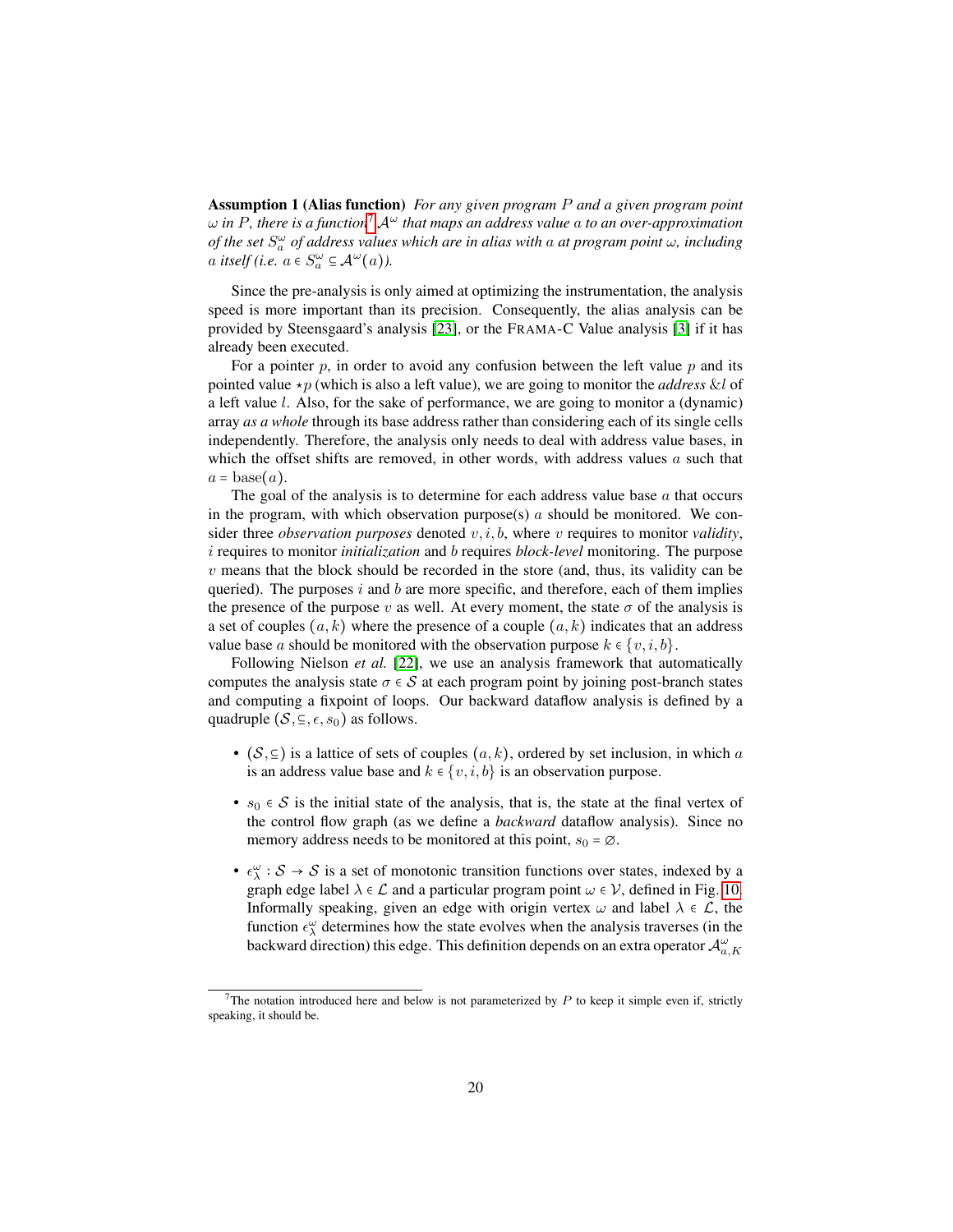$$
\epsilon_{\cdot}^{\omega}(\sigma) = \sigma
$$
\n
$$
\epsilon_{l=e}^{\omega}(\sigma) = \begin{cases}\n\sigma \cup \mathcal{A}_{e,K}^{\omega} & \text{if } l \text{ is a pointer, where } K = \{k \mid (\text{base}(l), k) \in \sigma\} \\
\sigma & \text{otherwise}\n\end{cases}
$$
\n
$$
\epsilon_{l=e(1)}^{\omega}(\sigma) = \sigma
$$
\n
$$
\epsilon_{r\text{rec}(l)}^{\omega}(\sigma) = \sigma
$$
\n
$$
\epsilon_{\gamma}^{\omega}(\sigma) = \sigma
$$
\n
$$
\epsilon_{\gamma}^{\omega}(\sigma) = \sigma
$$
\n
$$
\epsilon_{\gamma}^{\omega}(\sigma) = \begin{cases}\n\sigma \cup \mathcal{A}_{a,v}^{\omega} \cup \epsilon_{\gamma \text{initialized}(\& l)}^{\omega}(\sigma) & \text{if } l = \text{base}(a) \text{ is an lvalue} \\
\sigma \cup \mathcal{A}_{a,v}^{\omega} & \text{otherwise}\n\end{cases}
$$
\n
$$
\epsilon_{\gamma \text{valid.read}(a)}^{\omega}(\sigma) = \begin{cases}\n\sigma \cup \mathcal{A}_{a,v}^{\omega} \cup \epsilon_{\gamma \text{initialized}(\& l)}^{\omega}(\sigma) & \text{if } l = \text{base}(a) \text{ is an lvalue} \\
\sigma \cup \mathcal{A}_{a,v}^{\omega} \cup \epsilon_{\gamma \text{initialized}(\& l)}^{\omega}(\sigma) & \text{if } l = \text{base}(a) \text{ is an lvalue} \\
\sigma \cup \mathcal{A}_{a,v}^{\omega} \cup \epsilon_{\gamma \text{valid}(a)}^{\omega}(\sigma) & \text{otherwise}\n\end{cases}
$$
\n
$$
\epsilon_{\gamma \text{initialized}(a)}^{\omega}(\sigma) = \epsilon_{\gamma}^{\omega}(\sigma) \cup \epsilon_{\gamma}^{\omega}(\sigma)
$$
\n
$$
\epsilon_{\gamma}^{\omega}(\sigma_{1} \vee \rho_{2})^{\omega}(\sigma) = \epsilon_{\gamma}^{\omega}(\sigma) \cup \epsilon_{\gamma}^{\omega}(\sigma)
$$
\n
$$
\epsilon_{\gamma}^{\omega}(\sigma) = \epsilon_{\gamma}^{\omega}(\sigma)
$$
\n
$$
\epsilon_{\gamma}^{\omega}(\sigma) = \epsilon_{\gamma}^{\omega}(\sigma)
$$
\n<math display="</math>

$$
\zeta_e^{\omega}(\sigma) = \sigma
$$
\n
$$
\zeta_{\text{base.addr (a)}}^{\omega}(\sigma) = \sigma \cup \mathcal{A}_{a,b}^{\omega} \cup \epsilon_{\text{yvalid}(a)}^{\omega}(\sigma)
$$
\n
$$
\zeta_{\text{block.length (a)}}^{\omega}(\sigma) = \sigma \cup \mathcal{A}_{a,b}^{\omega} \cup \epsilon_{\text{yvalid}(a)}^{\omega}(\sigma)
$$
\n
$$
\zeta_{\text{offset (a)}}^{\omega}(\sigma) = \sigma \cup \mathcal{A}_{a,b}^{\omega} \cup \epsilon_{\text{yvalid}(a)}^{\omega}(\sigma)
$$

<span id="page-20-0"></span>Figure 10: Over-approximating backward dataflow analysis.

defined for an address value a at the program point  $\omega$  and  $K \subseteq \{v, i, b\}$  by:

$$
\mathcal{A}_{a,K}^{\omega} = \{ (\text{base}(x), k) \mid x \in \mathcal{A}^{\omega}(\text{base}(a)), k \in K \}
$$

In other words,  $\mathcal{A}_{a,K}^{\omega}$  represents the set of all address values that may share the same base as a at program point  $\omega$ , taken with some observation purpose of K. It is used to add new elements into an analysis state without forgetting possible aliases. For short, for any  $k \in \{v, i, b\}$ ,  $\mathcal{A}_{a,k}^{\omega}$  will denote  $\mathcal{A}_{a,\{k\}}^{\omega}$ . The definition of  $\epsilon$  also uses a set of functions  $\zeta$  similar to  $\epsilon$  but labeled by a term instead of an edge label.

In most cases, the transition functions  $\epsilon$  simply propagate the analysis state in a natural way (cf. Fig. [10\)](#page-20-0). Let us consider in more detail the particular cases of assignments and memory-related constructs. For **\valid**(a) and **\valid\_read**(a), the purpose  $v$  is always added for  $a$ . Moreover, as we saw before (cf. lines 22–25 of Fig. [8\)](#page-15-0),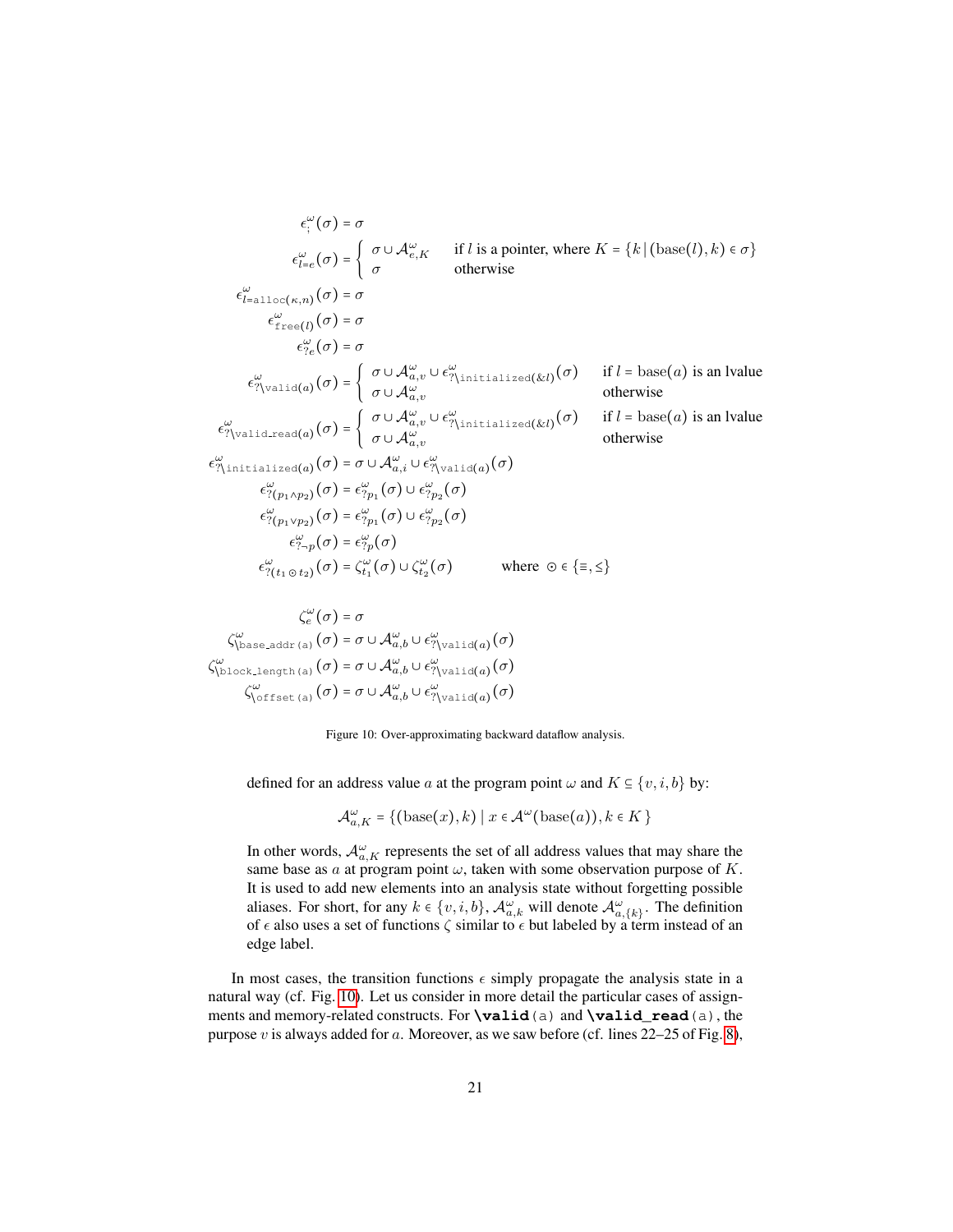checking the validity of a may require to check initialization of the corresponding address value base  $base(a)$ . The monitoring of the initialization check is enabled by the corresponding recursive call. This is only necessary when  $base(a)$  is a left value (otherwise it is already the result of an address operator  $\&$ , and reading this address cannot lead to an undefined behavior).

For edge label **\initialized**(a), the observation purpose i is added, and the same actions as for validity of  $a$  are performed by the corresponding recursive call. In particular, this call ensures that purpose  $v$  is added as well (to ensure that the block is recorded in the store). Similarly, for terms with memory-related functions that need block-level monitoring (cf. Fig. [2\)](#page-5-0), the transition functions  $\zeta$  add the observation purpose  $b$  and perform again the same actions as for validity of  $a$  by the corresponding recursive call. Notice that the recursive calls necessarily terminate for any address value a. Indeed, while the recursive call of  $\epsilon^{\omega}_{? \text{valid}(a)}$  can be invoked for the same address value a, the recursive call  $\epsilon^{\omega}_{\text{2/initialized}(\&\text{base}(a))}$  is invoked by  $\epsilon^{\omega}_{\text{2/valid}(a)}$  only when  $base(a)$  is an Ivalue, and in this case it adds an address operator and, therefore, cannot produce an lvalue infinitely many times.

Another specific case is an assignment  $l = e$  of a pointer type. Indeed, a new alias can be created in this case, therefore all monitoring requirements for base $(l)$ discovered in the following statements should be also applied to the aliased address e.

*Soundness of the dataflow analysis.* The presented pre-analysis provides (over-approximated) information indicating for each program memory block whether it is necessary to monitor it and in which way it should be done: just for validity (that leads to recording the corresponding memory block(s) in the store), or also for initialization (that requires to add initialization-related library primitives), and whether block-level monitoring is required (that determines if the block should be always recorded in the Patricia trie store).

The pre-analysis results are used by  $E$ -ACSL2C in the following way. Let s be a statement of P at program point  $\omega \in V$  and let  $\sigma$  be the resulting state computed by the pre-analysis for  $\omega$ . If statement s can have an impact on validity (respectively, initialization) of a memory value a, E-ACSL2C should record this impact only if  $(base(a), v) \in \sigma$  (respectively,  $(base(a), i) \in \sigma$ ). Furthermore, E-ACSL2C should record this impact in the Patricia trie only if  $(\text{base}(a), b) \in \sigma$ .

Soundness of the dataflow analysis can be stated in terms of paths in the control flow graph as follows.

**Conjecture 1 (Soundness of the dataflow analysis)** *Let*  $\mathcal{G} = (\mathcal{V}, \mathcal{T}, \mathcal{E}, \pi, \mathcal{I}, \mathcal{F})$  *be the control flow graph of* P*, and let*

$$
\omega_0 \xrightarrow{l_0} \omega_1 \xrightarrow{l_1} \dots \omega_g \xrightarrow{l_g} \omega_{g+1} \xrightarrow{l_{g+1}} \dots \omega_h \xrightarrow{l_h} \omega_{h+1} \xrightarrow{l_{h+1}} \dots
$$

*be a path in* G *with*  $\omega_0 = I$  *and*  $0 \leq g \leq h$ *. Suppose that*  $l_h$  *is of the form* ?*p, that predicate p includes memory-related constructs and that transition*  $\omega_g \stackrel{l_g}{\rightarrow} \omega_{g+1}$  has *an impact on their evaluation at*  $l_h$  *(i.e. the effect of*  $l_g$  *on their evaluation at*  $l_h$  *is not completely overloaded by other*  $l_k$  *with*  $g < k < h$ *). Let*  $\sigma$  *be the resulting state computed by the pre-analysis for program point* ωg*. Then*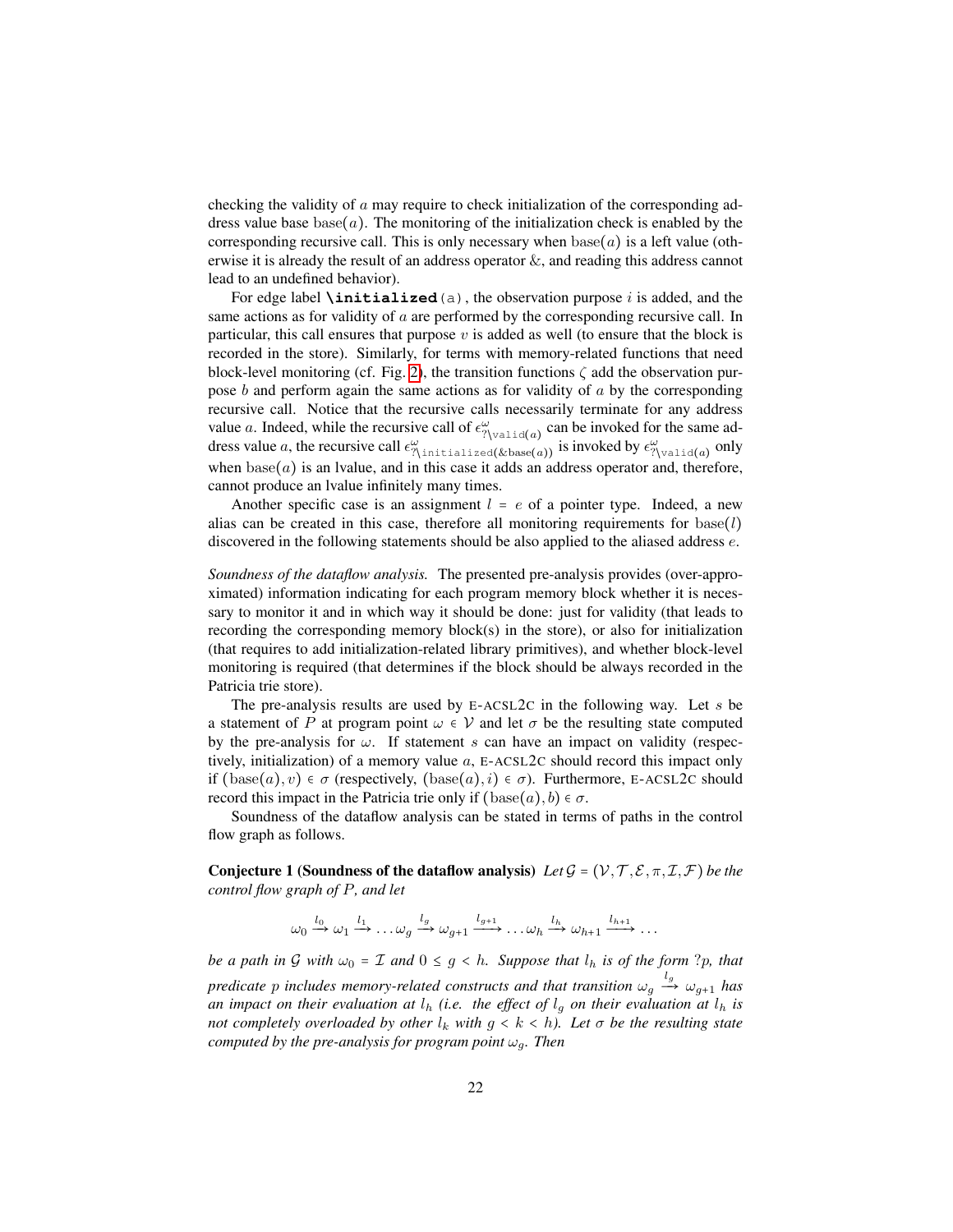- *if*  $p$  *contains*  $\valid(a)$  *or*  $\valid\_read(a)$ *, then*  $(base(a), v) \in \sigma$ ;
- *if* p *contains*  $\in$ *initialized(a), then*  $(\text{base}(a), v) \in \sigma$  *and*  $(\text{base}(a), i) \in \sigma$ ;
- *if* p contains one of block-level memory-related constructs, then  $(\text{base}(a), v) \in \sigma$ *and*  $(base(a), b) \in \sigma$ .

In other words, the pre-analysis ensures that all necessary monitoring information is properly preserved whenever this information may have an impact on the evaluation of a memory-related construct along some execution path<sup>[8](#page-22-1)</sup>. The notion of *having an impact on evaluation of a memory-related construct* is intuitively clear and is not formalized here. A complete formalization of E-ACSL2C optimized by the pre-analysis and the proof of its soundness are left as future work.

The presented analysis can be further improved in several ways. One improvement would be to stop monitoring the initialization of a single variable  $x$  before an assignment of  $x$  (since the variable is necessarily initialized by the assignment). It is also possible to improve Principle P6 of Sec. [4:](#page-7-0) for predicates requiring byte-level monitoring, there is no need to check first the shadow memory store if the observation purposes of its argument include b.

# <span id="page-22-0"></span>6. Evaluation

*Objectives.* We have implemented the shadow-memory-based and the hybrid monitoring solution inside the memory monitoring library for E-ACSL2C. We have also implemented a pre-analysis similar to that presented in Sec. [5.](#page-13-0) We have evaluated the performances of the resulting instrumented code of the different versions on several benchmarks. Since we are not aware of any other tool supporting such a rich specification language for C code as E-ACSL, we compare E-ACSL2C with Valgrind tool [\[7\]](#page-31-2), a well-known tool for memory safety (even if their objectives are quite different). Our aim is to study the following research questions:

RQ1 evaluate the hybrid memory store w.r.t. the earlier tree-based monitoring;

RQ2 evaluate the hybrid memory store w.r.t. the shadow-memory-based monitoring;

RQ3 evaluate the hybrid memory store w.r.t. Valgrind tool [\[7\]](#page-31-2);

RQ4 evaluate the benefits of the pre-analysis.

<span id="page-22-1"></span><sup>&</sup>lt;sup>8</sup>The considered paths are inspired by def-use paths, but remain different for several reasons: several assignments of separate cells of a C array  $\alpha$  may simultaneously have an impact on the same  $\int$ initialized(a) predicate for the whole array a within the same path; validity of a pointer can be added and removed (e.g. through pointer (de-)allocation) several times along the same path; etc.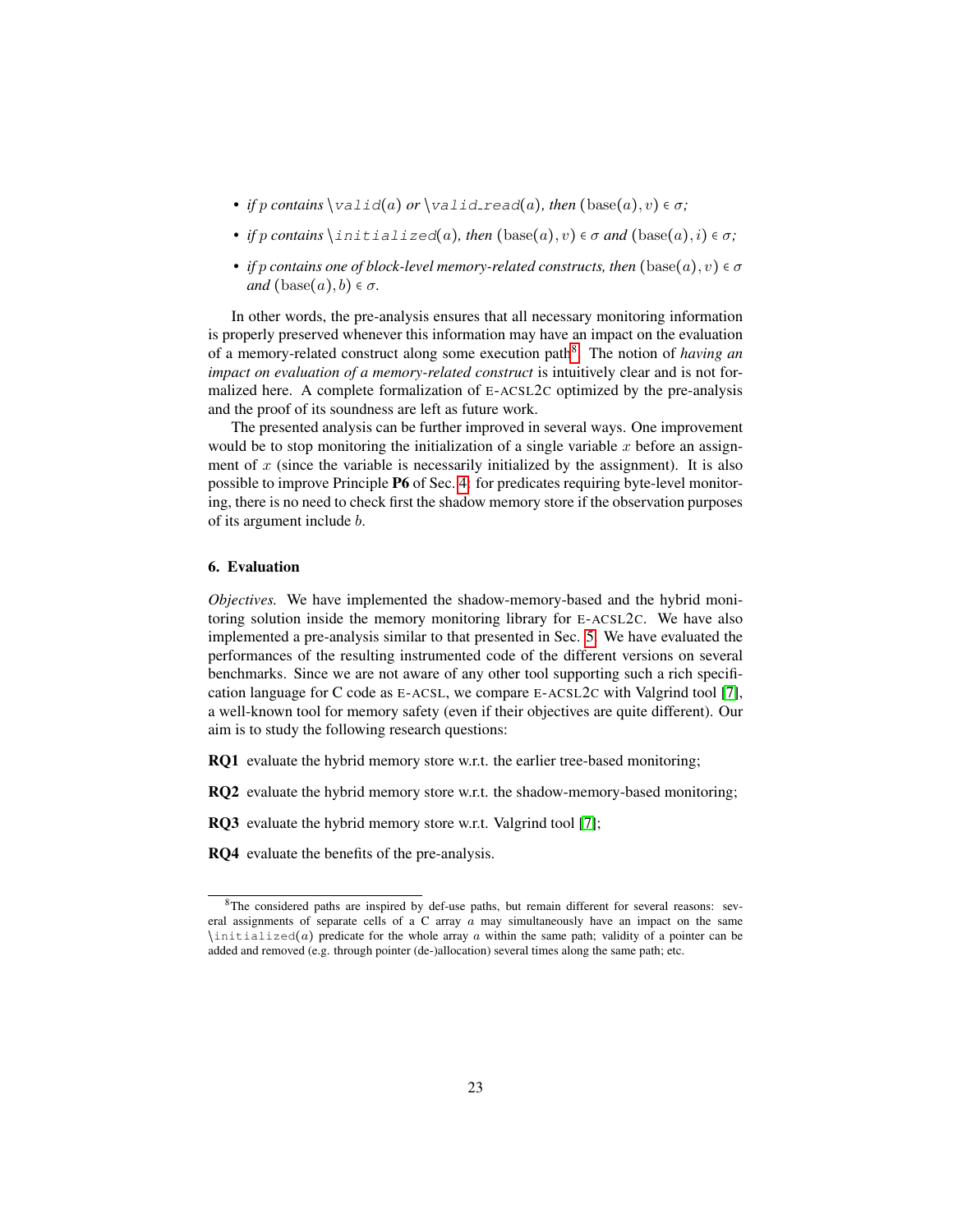*Experimental Protocol.* The benchmarks are annotated C programs whose specifications contain byte-level memory-related predicates as well as other functional properties not related to memory. In order to be able to compare the combined solution with both the shadow memory store and the Patricia trie store used separately, the specification does not include block-level memory-related annotations since they are not supported by the shadow-memory-based store alone.

We perform in total several hundreds of experiments for more than 30 parameterized programs obtained from about 10 examples with different levels of specifications and different values of parameters. These initial experiments are conducted on smallsize examples because they had to be manually specified in E-ACSL. To simulate longer execution, we choose higher values of parameters (such as matrix or array sizes) and execute programs several times for different input values. Execution time has been measured on an Intel Core i7-3520M 2.90GHz, 16GB of RAM.

These experiments have been conducted for the instrumented code without preanalysis (where all memory locations are monitored) and with the reduced monitoring after the pre-analysis (described in Sec. [5\)](#page-13-0). Fig. [11](#page-24-0) and [13](#page-25-0) present in detail some selected results. Fig. [11](#page-24-0) shows execution time for the original non-instrumented code (column "Orig."), and for the instrumented program produced by E-ACSL2C without pre-analysis using the Patricia trie store alone ("PT"), the shadow memory store alone ("Sh"), and the hybrid solution ("H"). Similarly, Fig. [13](#page-25-0) shows execution time for the instrumented program produced by E-ACSL2C with pre-analysis, as well as the time of analysis with Valgrind tool [\[7\]](#page-31-2). The columns "H vs PT" and "H vs Sh" indicate the speedup ( $-N\%$ ) or slowdown (+ $N\%$ ) recorded for the hybrid solution, respectively, w.r.t. the tree-based and the shadow-memory-based monitoring used separately. The speedups/slowdowns of Figures [11](#page-24-0) and [13](#page-25-0) are graphically represented in Figures [12](#page-24-1) and [14](#page-25-1) respectively, where the axes correspond to the columns "H vs PT" and "H vs Sh" and each point illustrates the speedups/slowdowns recorded for an example.

The peak residential set size (i.e. peak used memory size) for the same benchmarks is presented in Fig. [15](#page-26-0) and Fig. [17.](#page-27-0) The shadow memory allocates a large set of virtual memory, of which only a small portion is actually used (proportional to the amount of memory used by the uninstrumented program). Similarly to execution time, the columns "H vs PT" and "H vs Sh" indicate reduction  $(-N\%)$  or increase  $(+N\%)$ in memory usage recorded for the hybrid solution w.r.t., respectively, the tree-based and shadow-memory-based monitoring used separately. Figures [16](#page-26-1) and [18](#page-27-1) graphically illustrate the "H vs PT" and "H vs Sh" columns (respectively, for Figures [15](#page-26-0) and [17\)](#page-27-0) by the coordinates of the points in the figures.

*Experimental Results.* First, the results show that the shadow-memory-based monitoring is indeed almost always faster than the Patricia trie, and can be dramatically faster (more than 90% speedup) on examples with frequent memory lookups and a big size of the Patricia trie. Interestingly, two exceptions are the bubbleSort example after the pre-analysis and the binSearch example, where the store contains very few memory locations, and most queries concern a very big array. In this case the lookup in a small tree becomes very fast, and even faster than accessing all the bytes in the shadow of a very big block. The decision to always store bigger blocks (longer than C bytes, cf. Principle P4) in the Patricia trie helps to preserve the better efficiency of the Patricia trie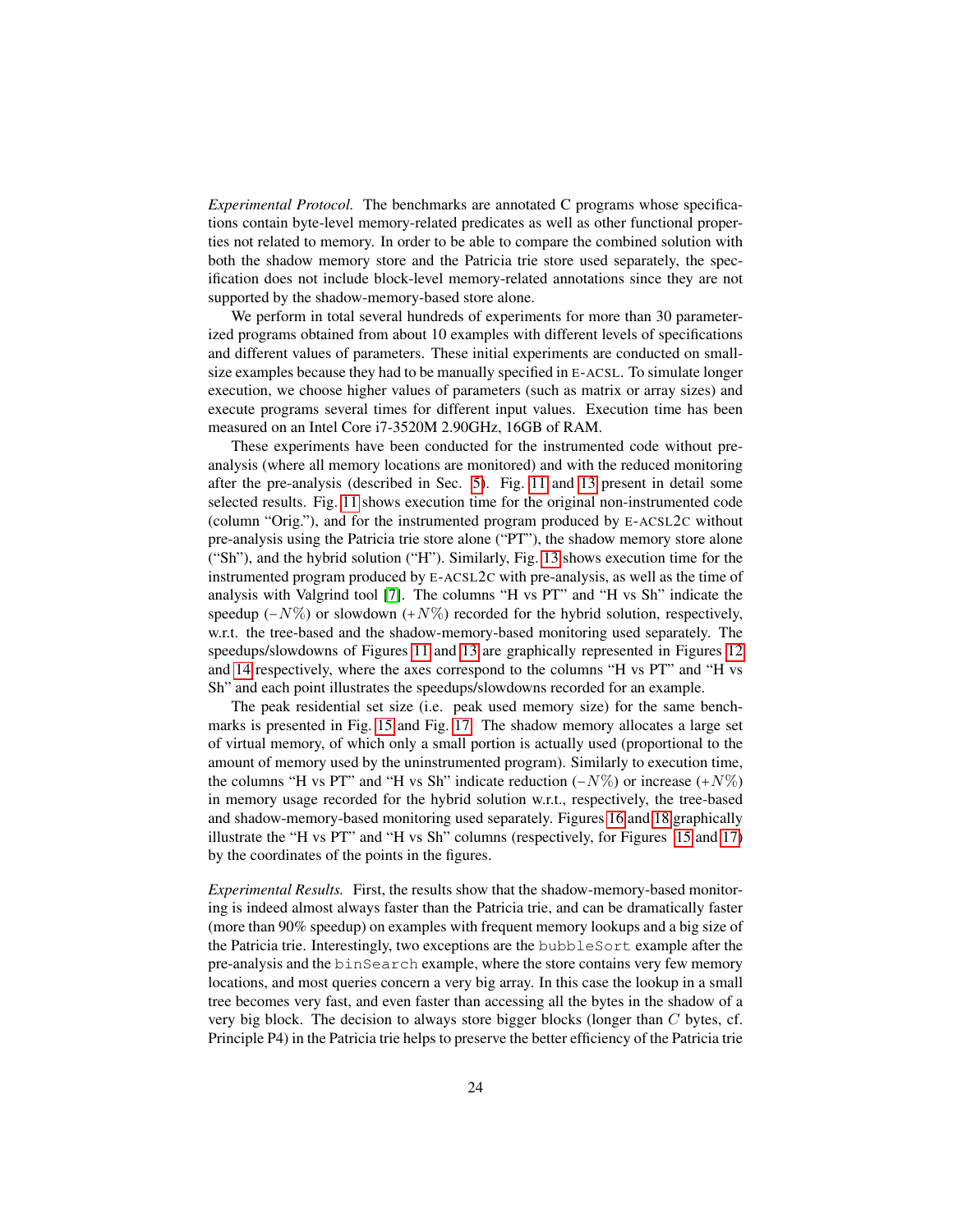|            |       | E-ACSL2C without pre-analysis |       |       |           |            |
|------------|-------|-------------------------------|-------|-------|-----------|------------|
| Example    | Orig. | PT                            | Sh    | н     | H vs PT   | H vs Sh    |
| bubbleSort | 0.56  | 57.49                         | 8.60  | 8.76  | $-84.76%$ | $+1.86%$   |
| binSearch  | 0.00  | 2.91                          | 6.74  | 2.87  | $-1.37\%$ | $-57.42%$  |
| mergeSort  | 0.04  | 106.94                        | 0.47  | 0.45  | $-99.58%$ | $-4.26%$   |
| quickSort  | 0.00  | 41.51                         | 0.10  | 0.12  | $-99.71%$ | $+20.00\%$ |
| RedBlTree  | 0.03  | 0.73                          | 0.20  | 0.29  | $-60.27%$ | $+45.00\%$ |
| merge      | 0.01  | 1.48                          | 0.10  | 0.10  | $-93.24%$ | $0.00\%$   |
| matrixMult | 0.13  | 4.32                          | 1.23  | 1.22  | $-71.76%$ | $-0.81%$   |
| matrixInv  | 0.01  | 4.29                          | 1.77  | 1.79  | $-58.28%$ | $+1.13%$   |
| insertSort | 2.67  | 46.64                         | 35.43 | 35.22 | $-24.49%$ | $-0.59%$   |

<span id="page-24-0"></span>Figure 11: Execution time (in sec.) of the original program and the instrumented code after E-ACSL2C without pre-analysis: the hybrid memory monitoring (H) w.r.t. the Patricia trie store (PT) and the shadow memory store (Sh).



<span id="page-24-1"></span>Figure 12: Execution time of the instrumented code after E-ACSL2C without pre-analysis: the hybrid memory monitoring (H) compared to the Patricia trie store (PT) and the shadow memory store (Sh). The coordinates of each point are the increase/decrease rates of the last two columns of Fig. [11](#page-24-0) for an example.

in the hybrid store. The hybrid solution basically approaches the best of both separate kinds of monitoring, with a little additional cost (for initialization of a second store and determining which store must be used, cf. Sec. [4\)](#page-7-0), that remains either below 2% or, on the fastest examples, below 0.1 sec. While the hybrid model does not always lead to a big speedup w.r.t. the shadow-memory-based store and can even become slightly slower, it significantly increases the expressiveness of the shadow-memory-based store by supporting block-level predicates and thus allows the user to mix byte- and blocklevel predicates in the same program.

In our examples, among several studied values, the values  $C = 16$  or 32 seem to provide equally good results. They redirect to shadow memory most variables of primitive C types and leave in the Patricia trie bigger blocks (arrays, structures). However, we believe that the value of C can sometimes be even better adapted to the particular memory profile of the program under verification in order to make the hybrid store even more efficient. The study of optimal value for particular memory usage profiles is left as future work.

Regarding RQ4, the pre-analysis accelerates memory monitoring by removing ir-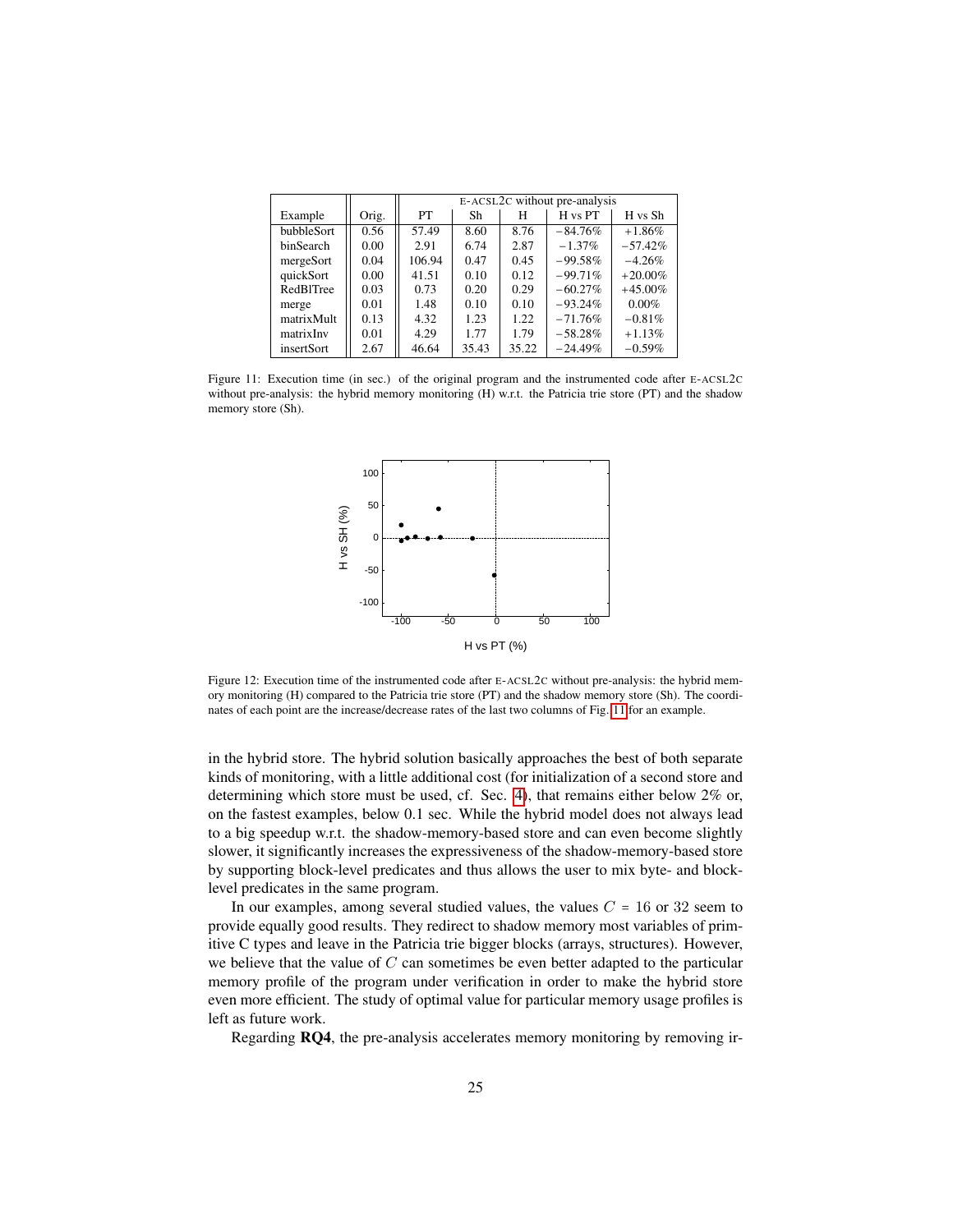|            | Val-  | E-ACSL2C with pre-analysis |      |      |            |            |  |
|------------|-------|----------------------------|------|------|------------|------------|--|
| Example    | grind | PT                         | Sh   | Н    | H vs PT    | H vs Sh    |  |
| bubbleSort | 9.47  | 4.13                       | 4.82 | 4.50 | $+8.96%$   | $-6.64%$   |  |
| binSearch  | 0.48  | 2.85                       | 6.68 | 2.90 | $+1.75%$   | $-56.59\%$ |  |
| mergeSort  | 2.68  | 86.28                      | 0.43 | 0.42 | $-99.51%$  | $-2.33\%$  |  |
| quickSort  | 0.54  | 1.15                       | 0.06 | 0.07 | $-93.91%$  | $+16.67%$  |  |
| RedBlTree  | 2.29  | 0.59                       | 0.19 | 0.28 | $-52.54%$  | $+47.37%$  |  |
| merge      | 1.08  | 1.25                       | 0.08 | 0.08 | $-93.60\%$ | $0.00\%$   |  |
| matrixMult | 1.85  | 3.46                       | 0.67 | 0.68 | $-80.35%$  | $+1.49%$   |  |
| matrixInv  | 0.70  | 3.45                       | 1.59 | 1.66 | $-51.88%$  | $+4.40%$   |  |
| insertSort | 35.61 | 2.78                       | 2.80 | 2.78 | $0.00\%$   | $-0.71%$   |  |

<span id="page-25-0"></span>Figure 13: Execution time (in sec.) of Valgrind [\[7\]](#page-31-2) and the instrumented code after E-ACSL2C with preanalysis: the hybrid memory monitoring (H) w.r.t. the Patricia trie store (PT) and the shadow memory store (Sh).



<span id="page-25-1"></span>Figure 14: Execution time of the instrumented code after E-ACSL2C with pre-analysis: the hybrid memory monitoring (H) compared to the Patricia trie store (PT) and the shadow memory store (Sh). The coordinates of each point are the increase/decrease rates of the last two columns of Fig. [13](#page-25-0) for an example.

relevant variables, and most often preserves the same ratios between the hybrid and separate monitoring, except the bubbleSort example where monitoring with the Patricia trie store becomes much faster after the pre-analysis. The global speedups provided by the pre-analysis are 60.22% for the Patricia trie store, 68.3% for the shadowmemory-based store and 73.69% for the hybrid store.

Regarding  $RQ3$ , we notice that Valgrind can be much faster (up to 6x) on some examples and much slower (up to 12.8x) on some others, that can be due to a different nature of properties evaluated by both tools (Valgrind looks for memory errors while E-ACSL2C checks specified annotations). For a more fair comparison with Valgrind where E-ACSL2C (with the hybrid store) and Valgrind address exactly the same properties, we have also performed another set of experiments on a different version of the same C benchmarks where the E-ACSL annotations specifically (and exclusively) focus on potential memory errors. The results of these experiments were similar: Valgrind can be much faster (up to 8x) on some examples and much slower (up to 25x) on some others, and lead to the same conclusion that execution time after E-ACSL2C is not comparable to Valgrind.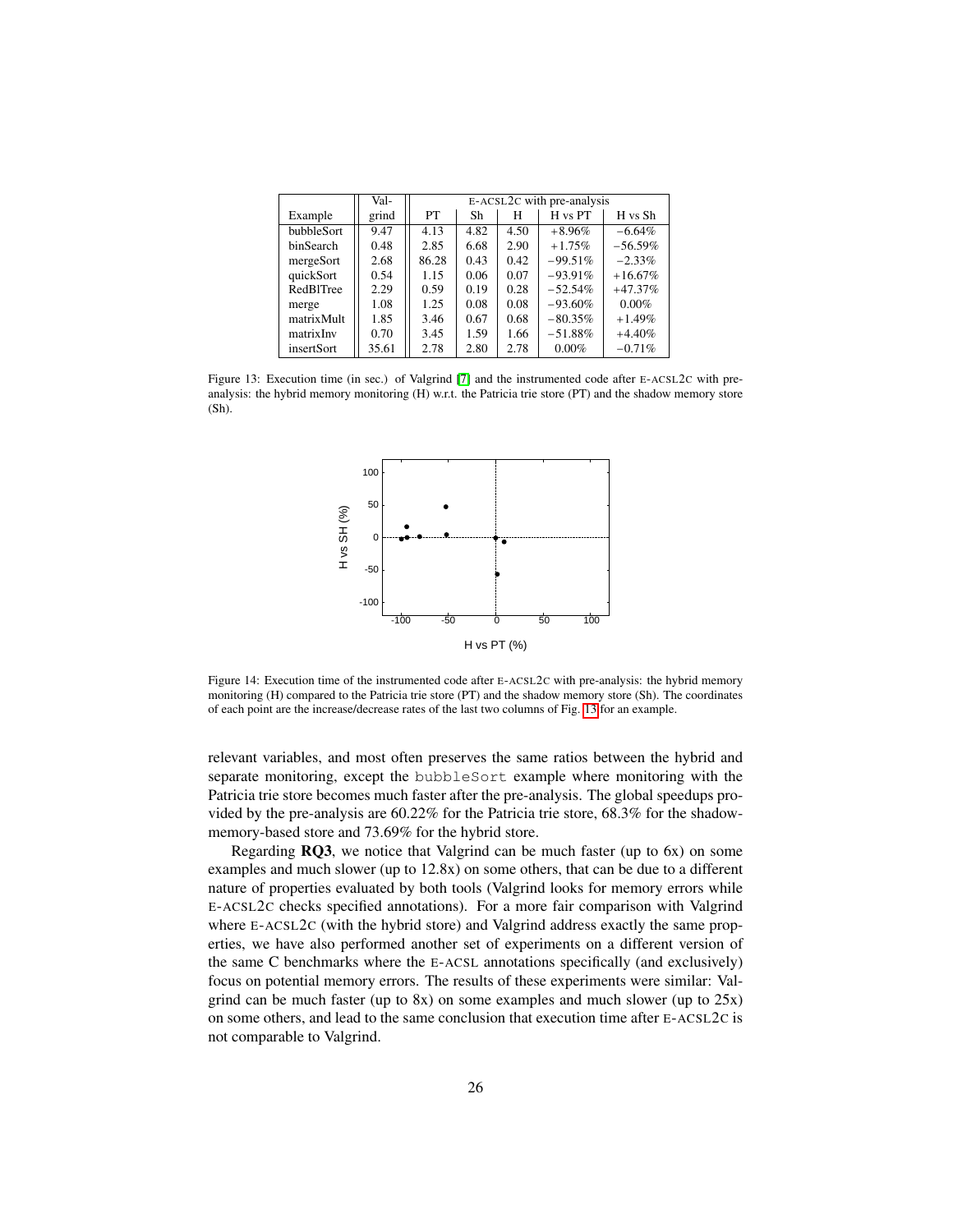|               |          | Memory usage of E-ACSL2C without pre-analysis |          |          |             |             |
|---------------|----------|-----------------------------------------------|----------|----------|-------------|-------------|
| Example       | Orig.    | PT                                            | Sh       | н        | H vs PT     | H vs Sh     |
| bubbleSort    | 1336 kB  | 1240 kB                                       | 7432 kB  | 9496 kB  | $+665.81\%$ | $+27.77\%$  |
| binSearch     | 1308 kB  | 1308 kB                                       | 7732 kB  | 7708 kB  | $+489.30\%$ | $-0.31\%$   |
| mergeSort     | 3712 kB  | 288756 kB                                     | 14008 kB | 13988 kB | $-95.16%$   | $-0.14%$    |
| quickSort     | 1168 kB  | 140408 kB                                     | 7352 kB  | 7484 kB  | $-94.67\%$  | $+1.80\%$   |
| RedBITree     | 5656 kB  | 22276 kB                                      | 20084 kB | 52904 kB | $+137.49\%$ | $+163.41\%$ |
| merge         | 16264 kB | 204304 kB                                     | 38716 kB | 38780 kB | $-81.02\%$  | $+0.17%$    |
| matrixMult    | 2124 kB  | 2640 kB                                       | 12676 kB | 11116 kB | $+321.06\%$ | $-12.13%$   |
| matrixInv     | 2152 kB  | 2996 kB                                       | 12332 kB | 8732 kB  | $+191.46%$  | $-29.19%$   |
| insertionSort | 1272 kB  | 1356 kB                                       | 7740 kB  | 7880 kB  | $+481.12%$  | $+1.81%$    |

<span id="page-26-0"></span>Figure 15: Peak residential set size (in kilobytes) of the original program and the instrumented code after E-ACSL2C without pre-analysis: the hybrid memory monitoring (H) w.r.t. the Patricia trie store (PT) and the shadow memory store (Sh).



<span id="page-26-1"></span>Figure 16: Peak residential set size of the instrumented code after E-ACSL2C without pre-analysis: the hybrid memory monitoring (H) compared to the Patricia trie store (PT) and the shadow memory store (Sh). The coordinates of each point are the increase/decrease rates of the last two columns of Fig. [15](#page-26-0) for an example.

The slowdown of the code instrumented by E-ACSL2C w.r.t. the original code can be indeed higher than that of recent advanced tools that focus on memory safety errors. This is due to the larger scope of runtime assertion checking for E-ACSL: along with memory-related properties, it checks all other specified functional properties that lead to a lot of additional code inserted by the instrumentation to check the required properties (e.g. correct matrix multiplication or inversion, correct array sorting that globally preserves the same array elements, etc.). This additional code may include lots of loop iterations to verify universally quantified properties and often requires much more time than the original program code itself. This seems to be the price to pay for runtime assertion checking for an expressive specification language like E-ACSL.

Regarding memory usage (detailed in Fig. [15](#page-26-0) and [17\)](#page-27-0), despite a great theoretical amount of allocated virtual memory, the hybrid solution without pre-analysis shows on average only 3.24× increase of used memory peak (going in the worst-case up to 7.6581 $\times$ , i.e. +665.81%) w.r.t. the Patricia trie, and on average only a 1.17 $\times$  increase (going up to 2.63×) w.r.t. to the shadow-memory-based implementation. The hybrid solution with pre-analysis shows on average only 1.79× increase of used memory peak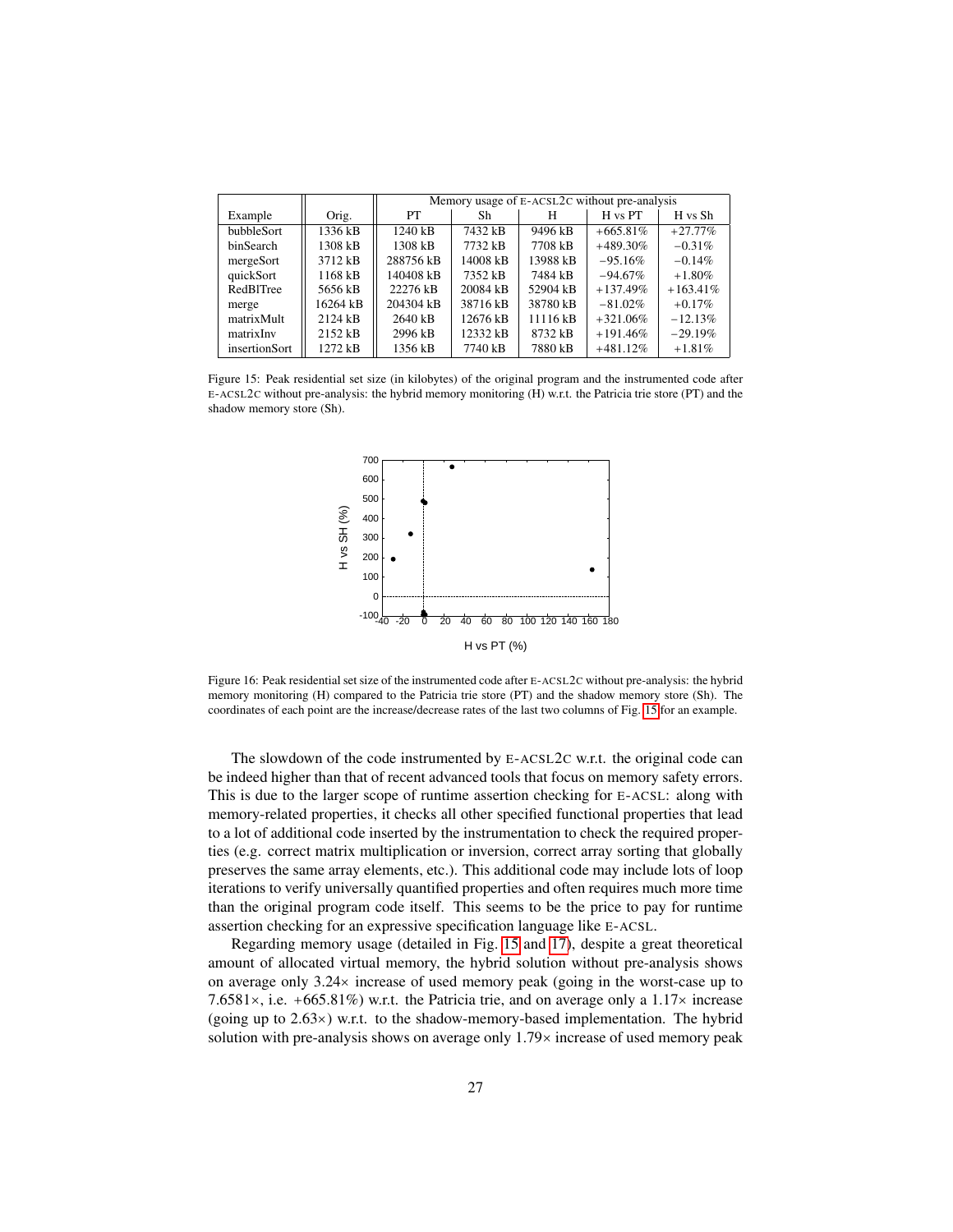|                  | Val-      | Memory usage of E-ACSL2C with pre-analysis |          |          |             |             |  |
|------------------|-----------|--------------------------------------------|----------|----------|-------------|-------------|--|
| Example          | grind     | PT                                         | Sh       | Н        | H vs PT     | H vs Sh     |  |
| bubbleSort       | 46056 kB  | $1312$ kB                                  | 5332 kB  | 5384 kB  | $+310.37\%$ | $+0.98\%$   |  |
| <b>binSearch</b> | 46420 kB  | 1372 kB                                    | 3280 kB  | 3344 kB  | $+143.73\%$ | $+1.95%$    |  |
| mergeSort        | 211128 kB | 275028 kB                                  | 9812 kB  | 9836 kB  | $-96.42\%$  | $+0.24\%$   |  |
| quickSort        | 46088 kB  | 91860 kB                                   | 5332 kB  | 5328 kB  | $-94.20%$   | $-0.08\%$   |  |
| RedBITree        | 55916 kB  | 22248 kB                                   | 15916 kB | 48816 kB | $+119.42\%$ | $+206.71\%$ |  |
| merge            | 175208 kB | 204308 kB                                  | 36748 kB | 36652 kB | $-82.06\%$  | $-0.26%$    |  |
| matrixMult       | 46384 kB  | 2628 kB                                    | 6312 kB  | 6660 kB  | $+153.42\%$ | $+5.51\%$   |  |
| matrixInv        | 46056 kB  | 3020 kB                                    | 8324 kB  | 10872 kB | $+260.00\%$ | $+30.61\%$  |  |
| insertionSort    | 46056 kB  | 1280 kB                                    | 1280 kB  | 1324 kB  | $+3.44\%$   | $+3.44\%$   |  |

<span id="page-27-0"></span>Figure 17: Peak residential set size (in kilobytes) of Valgrind [\[7\]](#page-31-2) and the instrumented code after E-ACSL2C with pre-analysis: the hybrid memory monitoring (H) w.r.t. the Patricia trie store (PT) and the shadow memory store (Sh).



<span id="page-27-1"></span>Figure 18: Peak residential set size of the instrumented code after E-ACSL2C with pre-analysis: the hybrid memory monitoring (H) compared to the Patricia trie store (PT) and the shadow memory store (Sh). The coordinates of each point are the increase/decrease rates of the last two columns of Fig. [17](#page-27-0) for an example.

(going in the worst-case up to  $4.1\times$ ) w.r.t. the Patricia trie, and on average only a  $1.27\times$ increase (going up to  $3.06 \times$ ) w.r.t. to the shadow-memory-based implementation. Interestingly, despite using two stores, the hybrid approach can sometimes even decrease the amount of used memory.

Valgrind uses on average 5.9× more memory than the hybrid approach without preanalysis and 11.6× more memory than the hybrid approach with pre-analysis. Thus the hybrid solution turns out to provide better performance with a quite reasonable memory usage increase.

*Summary of Experiments.* The experiments confirm the expected benefits of the hybrid memory monitoring (cf. bounds [\(1\)](#page-10-0) and [\(2\)](#page-11-0) in Sec. [4\)](#page-7-0), and of the pre-analysis. In particular:

RQ1 the hybrid memory monitoring is significantly faster than the tree-based memory monitoring, and does not imply any loss of expressiveness: it remains compatible with byte-level and block-level memory-related annotations;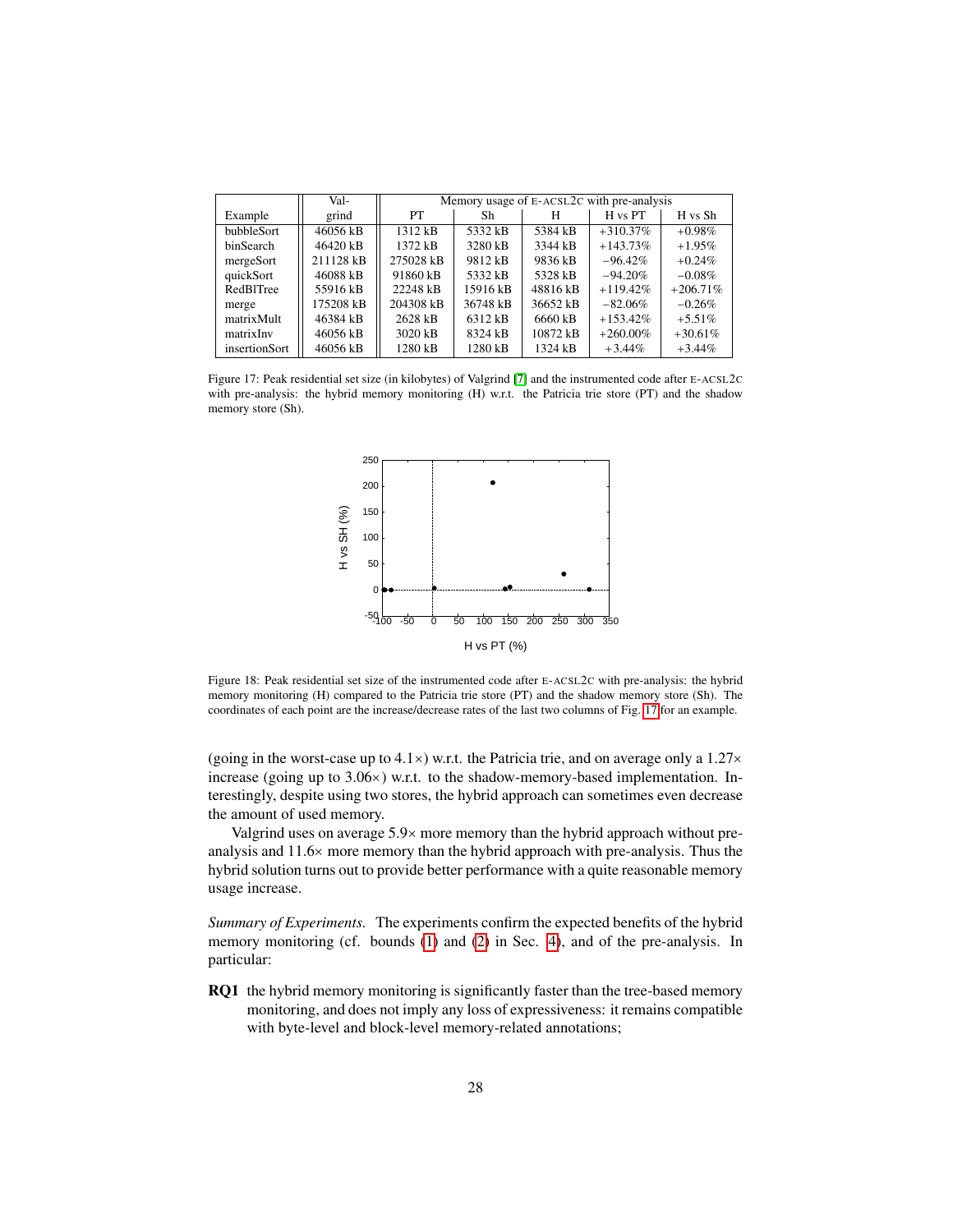- RQ2 on byte-level memory annotations, the hybrid memory store remains comparable or slightly faster than the shadow-memory-based monitoring, and allows, in addition, the support of block-level E-ACSL predicates;
- RQ3 the execution time of the code produced by E-ACSL2C is not comparable to Valgrind while the amount of used memory with Valgrind is considerably higher;

RQ4 the pre-analysis significantly improves the performance of the instrumented code.

Overall, our experiments suggest that the proposed hybrid solution reconciles the efficiency of the shadow memory with the expressiveness (and in some cases, a better efficiency) of a tree-based store, with an insignificant time overhead and an acceptable increase of memory usage. The proposed static analysis reduces irrelevant monitoring and further accelerates the execution of the instrumented code.

*Competitions on Runtime Verification.* An orthogonal evaluation of E-ACSL2C has been performed during international competitions on runtime verification organized annually since 2014 as part of the International Conference on Runtime Verification. E-ACSL2C participated in the Track on C Program Monitoring both at the 2014 and 2015 editions of the competition [\[24,](#page-32-4) [25\]](#page-32-5). In 2014, out of four tools initially registered for participation in the track and three tools having submitted their solutions for evalu-ation, E-ACSL2C arrived at the second place<sup>[9](#page-28-1)</sup>. In 2015, out of six tools initially registered for the track and two tools having eventually submitted their solutions, E-ACSL2C arrived at the first place $10$ . The evaluation criteria included soundness, memory consumption and runtime performance. Notably, the soundness scores of E-ACSL2C were particularly high: it was only 5% behind the winner in 2014, and more than twice higher than that of the second tool in 2015.

# <span id="page-28-0"></span>7. Related Work

The present work is part of an extension of FRAMA-C, an existing toolset for the analysis of C code, for supporting runtime assertion checking. It is therefore related to a lot of works on runtime assertion checking [\[2\]](#page-30-1) and, more generally, runtime verification [\[26\]](#page-32-6). More specifically, one of our main objectives is to support and execute annotations in E-ACSL, an expressive executable specification language shared by static and dynamic analysis tools. Hence, our work continues previous contributions to development of expressive specification languages such as Eiffel [\[16\]](#page-31-11), JML [\[13\]](#page-31-8) for Java and Spark2014 $^{11}$  $^{11}$  $^{11}$ , a subset of Ada dedicated to formal testing and verification. Other examples of executable specification languages are SPEC# [\[27\]](#page-32-7) and the closely related Code Contracts for .NET [\[28\]](#page-32-8).

Since the main purpose of this paper is the support of memory-related E-ACSL annotations, this work is also related to previous efforts for ensuring memory safety of

<span id="page-28-1"></span><sup>9</sup>Final results at <http://rv2014.imag.fr/monitoring-competition/results.html>

<span id="page-28-2"></span><sup>10</sup>Final results at [https://www.cost-arvi.eu/?page\\_id=664](https://www.cost-arvi.eu/?page_id=664)

<span id="page-28-3"></span><sup>11</sup>http://www.spark-2014.org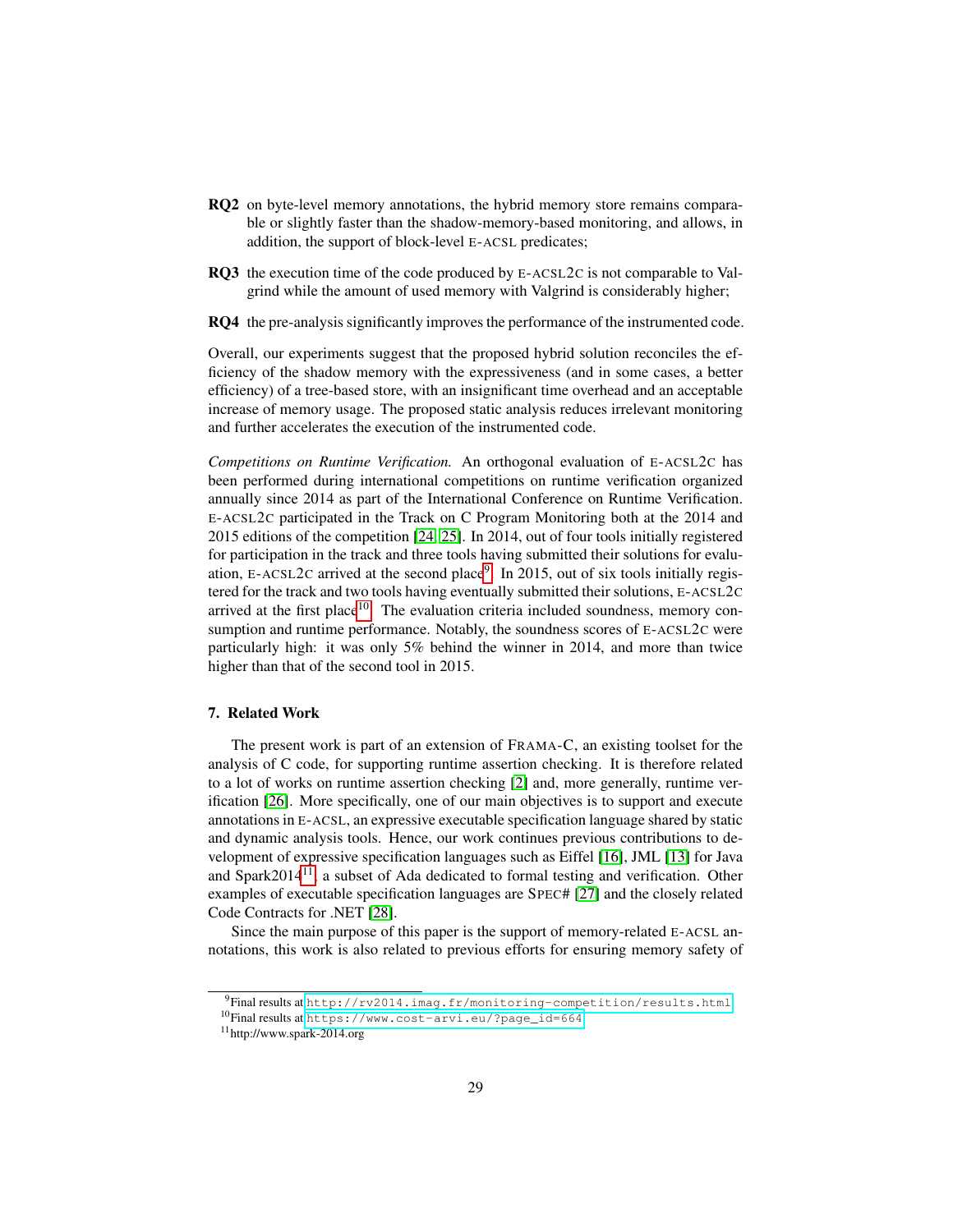C programs at runtime. They include safe dialects of C, specific fail-safe C compilers and memory safety verification tools for C code. In particular, the idea to store object metadata on valid memory blocks in a separate database was previously exploited in [\[29,](#page-32-9) [30,](#page-32-10) [31,](#page-32-11) [32,](#page-32-12) [33\]](#page-32-13) and appeared well-adapted for most spatial errors (that is, accesses outside the bounds [\[34\]](#page-33-0)). Advantages of these solutions include relative efficiency (propagation of pointer metadata at each pointer assignment is not required) and compatibility (the memory layout of objects is preserved). However, this technique results in significant time overhead due to lookup operations in the database, and is not directly adapted to detect sub-object overflows inside nested objects (e.g. an array of structures) and certain temporal errors (that is, accesses to an object that has been deallocated [\[34\]](#page-33-0)). An alternative approach is based on pointer metadata stored inside multi-word *fat pointers* extending the pointer representation with bounds information [\[35,](#page-33-1) [36,](#page-33-2) [37\]](#page-33-3). While this approach to monitoring has the benefit of simplifying certain operations, for instance copying a pointer, it may complicate others such as pointer arithmetic. In addition, it can modify the memory layout of the program and complicate interfacing with external libraries. When an external function is called with a fat pointer as argument, it has to be converted to a regular "thin" pointer. For these reasons fat pointers were not deemed interesting for us. Techniques combining ideas of both approaches have been proposed as well [\[38,](#page-33-4) [34\]](#page-33-0).

The technique of *shadow pages* [\[7,](#page-31-2) [8\]](#page-31-3) makes it possible to immediately find stored validity information for a pointer without providing an easy way to find the base address of the block, block size and pointer offset required by memory-related E-ACSL clauses.

Our global objective is quite different from these efforts. Unlike these advanced works focused on detection of memory safety errors, we aim at supporting runtime checking for memory-related annotations of an expressive specification language, E-ACSL. The usage of a Patricia trie for storing metadata in this context was proposed and evaluated in [\[5\]](#page-31-0). Despite several optimizations, this implementation still has a significant execution time overhead.

The present work continues the previous efforts and shows how the earlier Patricia trie store [\[5\]](#page-31-0) and the efficient solutions based on shadow memory [\[7,](#page-31-2) [8\]](#page-31-3) can be combined and adapted to our objective to support runtime assertion checking for a rich specification language as E-ACSL. We also give a rigorous presentation of a static analysis step in order to optimize the monitoring and determine the appropriate store to be used. To the best of our knowledge, such a combination of a Patricia trie with shadow memory for storing block metadata has never been studied. We show that this combination can significantly improve the performance of runtime assertion checking.

It should be noticed that the ambitious objective to perform runtime assertion checking for C code specified in E-ACSL and directly compatible with integrated FRAMA-C tools for proof of programs (as in [\[39\]](#page-33-5)) can justify a higher overhead. Indeed, during deductive verification, manual analysis of proof failures without any automatic runtime checking could be even more costly.

# <span id="page-29-0"></span>8. Conclusion and Future Work

We have proposed an original hybrid memory monitoring solution that takes the best of two alternative monitoring techniques: a tree-based metadata storage in a Patri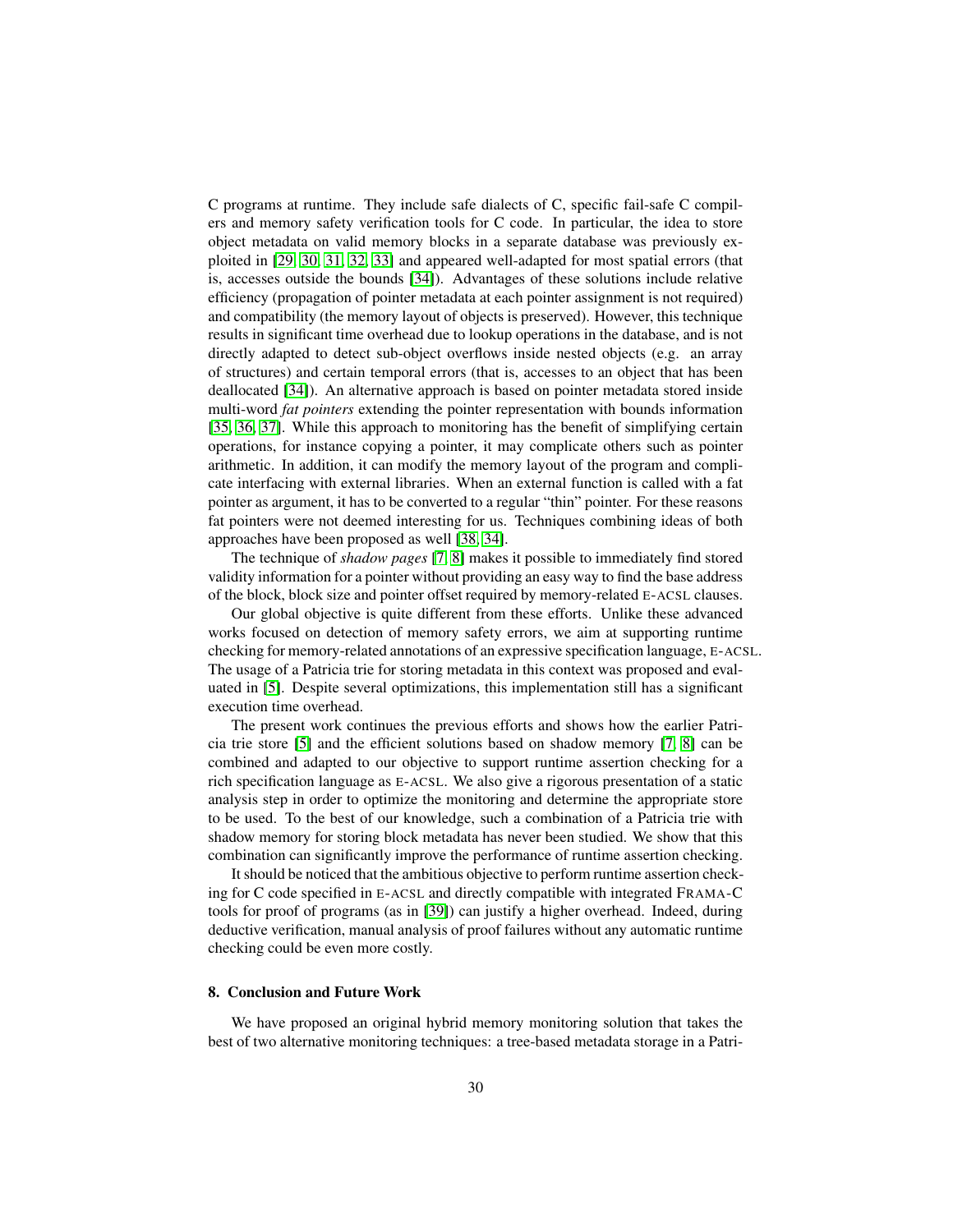cia trie and an offset-based access to metadata in shadow memory. While a tree-based store is suitable to monitor both byte-level and block-level memory predicates, the shadow memory store is in general faster. Combining both solutions significantly improves the efficiency of the instrumented code, often providing a spectacular speedup w.r.t. the Patricia trie alone, and remains compatible with all memory-related E-ACSL predicates. A preliminary static analysis step allows to determine which memory locations should be monitored, and which store they should be registered.

Currently, the hybrid memory monitoring library is developed for 64-bit architectures only and is not yet fully integrated with a pre-analysis. The currently distributed version of pre-analysis already implements several representative features (including optimizations for validity and initialization monitoring, as well as an inter-procedural analysis not presented in this paper), while a better integration with the complete preanalysis step is still under development. Another ongoing work is aimed at a better detection of some subtle temporal errors in E-ACSL, where we essentially use the possibility of shadow memory to use a scale and to store more than one byte of metadata for a byte of user memory.

Future work includes the extension of the proposed memory monitoring library to support a 32-bit architecture, a more efficient pre-analysis to identify memory locations for block-level and byte-level monitoring, proof of its soundness and further experiments to evaluate the solutions on bigger examples. Another future work direction is investigating beyond which size threshold  $C$  a big block should be redirected into the Patricia trie (cf. Principle P4). Finally, choosing the store to be used for a block according to the access frequency of the block metadata is another optimization heuristic to be studied.

Acknowledgments. This work has been partially funded by EU FP7 (project STANCE, grant 317753). The authors thank the FRAMA-C team members for support and useful discussions, and the anonymous referees for useful remarks and suggestions of improvement. Special thanks to Matthieu Lemerre for his advice on implementation of the shadow memory technique.

## References

- <span id="page-30-0"></span>[1] M. Sullivan, R. Chillarege, Software defects and their impact on system availability: A study of field failures in operating systems, in: FTCS 1991, IEEE Computer Society, 1991, pp. 2–9.
- <span id="page-30-1"></span>[2] L. A. Clarke, D. S. Rosenblum, A historical perspective on runtime assertion checking in software development, ACM SIGSOFT Software Engineering Notes 31 (3) (2006) 25–37.
- <span id="page-30-2"></span>[3] F. Kirchner, N. Kosmatov, V. Prevosto, J. Signoles, B. Yakobowski, Frama-C: A software analysis perspective, Formal Asp. Comput. 27 (3) (2015) 573–609.
- <span id="page-30-3"></span>[4] M. Delahaye, N. Kosmatov, J. Signoles, Common specification language for static and dynamic analysis of C programs, in: the 28th Annual ACM Symposium on Applied Computing (SAC 2013), ACM, 2013, pp. 1230–1235.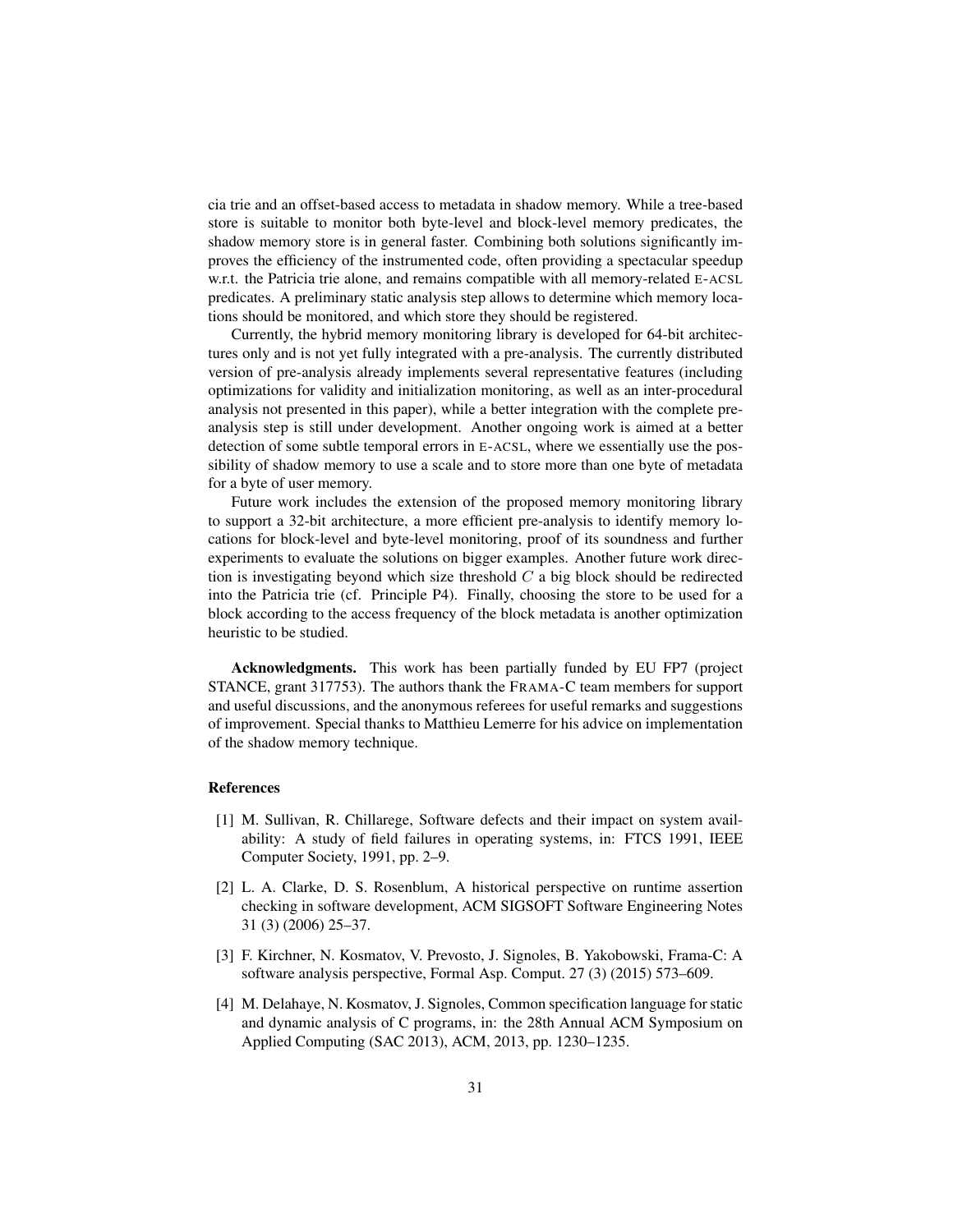- <span id="page-31-0"></span>[5] N. Kosmatov, G. Petiot, J. Signoles, An optimized memory monitoring for runtime assertion checking of c programs, in: the 4th International Conference on Runtime Verification (RV 2013), Vol. 8174 of LNCS, Springer, 2013, pp. 167– 182.
- <span id="page-31-1"></span>[6] W. Szpankowski, Patricia tries again revisited, J. ACM 37 (4) (1990) 691–711.
- <span id="page-31-2"></span>[7] N. Nethercote, J. Seward, How to shadow every byte of memory used by a program, in: the 3rd International Conference on Virtual Execution Environments (VEE 2007), ACM, 2007, pp. 65–74.
- <span id="page-31-3"></span>[8] K. Serebryany, D. Bruening, A. Potapenko, D. Vyukov, AddressSanitizer: a fast address sanity checker, in: the 2012 USENIX Annual Technical Conference (USENIX ATC 2012), USENIX Association, 2012, pp. 309–318.
- <span id="page-31-4"></span>[9] A. Jakobsson, N. Kosmatov, J. Signoles, Fast as a shadow, expressive as a tree: hybrid memory monitoring for C, in: the 30th Annual ACM Symposium on Applied Computing (SAC 2015), ACM, 2015, pp. 1765–1772.
- <span id="page-31-5"></span>[10] J. Signoles, E-ACSL: Executable ANSI/ISO C Specification Language, http://frama-c.com/download/e-acsl/e-acsl.pdf (May 2015).
- <span id="page-31-6"></span>[11] P. Baudin, J. C. Filliâtre, T. Hubert, C. Marché, B. Monate, Y. Moy, V. Prevosto, ACSL: ANSI/ISO C Specification Language, http://frama-c.com/acsl.html.
- <span id="page-31-7"></span>[12] Y. Cheon, A Runtime Assertion Checker for the Java Modeling Language, Iowa State Univ., 2003.
- <span id="page-31-8"></span>[13] G. T. Leavens, Y. Cheon, C. Clifton, C. Ruby, D. R. Cok, How the design of JML accomodates both runtime assertion checking and formal verification, in: FMCO 2002, Vol. 2852 of LNCS, Springer, 2002, pp. 262–284.
- <span id="page-31-9"></span>[14] P. Baudin, A. Pacalet, J. Raguideau, D. Schoen, N. Williams, CAVEAT: a tool for software validation, in: DSN 2002, IEEE Computer Society, 2002, p. 537.
- <span id="page-31-10"></span>[15] J.-C. Filliâtre, C. Marché, The Why/Krakatoa/Caduceus platform for deductive program verification, in: CAV 2007, Vol. 4590 of LNCS, Springer, 2007, pp. 173–177.
- <span id="page-31-11"></span>[16] B. Meyer, Object-Oriented Software Construction, Prentice-Hall, Inc., 1988.
- <span id="page-31-12"></span>[17] ISO/IEC 9899:1999, Programming languages – C.
- <span id="page-31-13"></span>[18] G. Petiot, B. Botella, J. Julliand, N. Kosmatov, J. Signoles, Instrumentation of annotated C programs for test generation, in: Source Code Analysis and Manipulation (SCAM), 2014 IEEE 14th International Working Conference on, IEEE, 2014, pp. 105–114.
- <span id="page-31-14"></span>[19] P. Herms, Certification of a tool chain for deductive program verification, Ph.D. thesis, University of Paris 11 (Dec. 2012).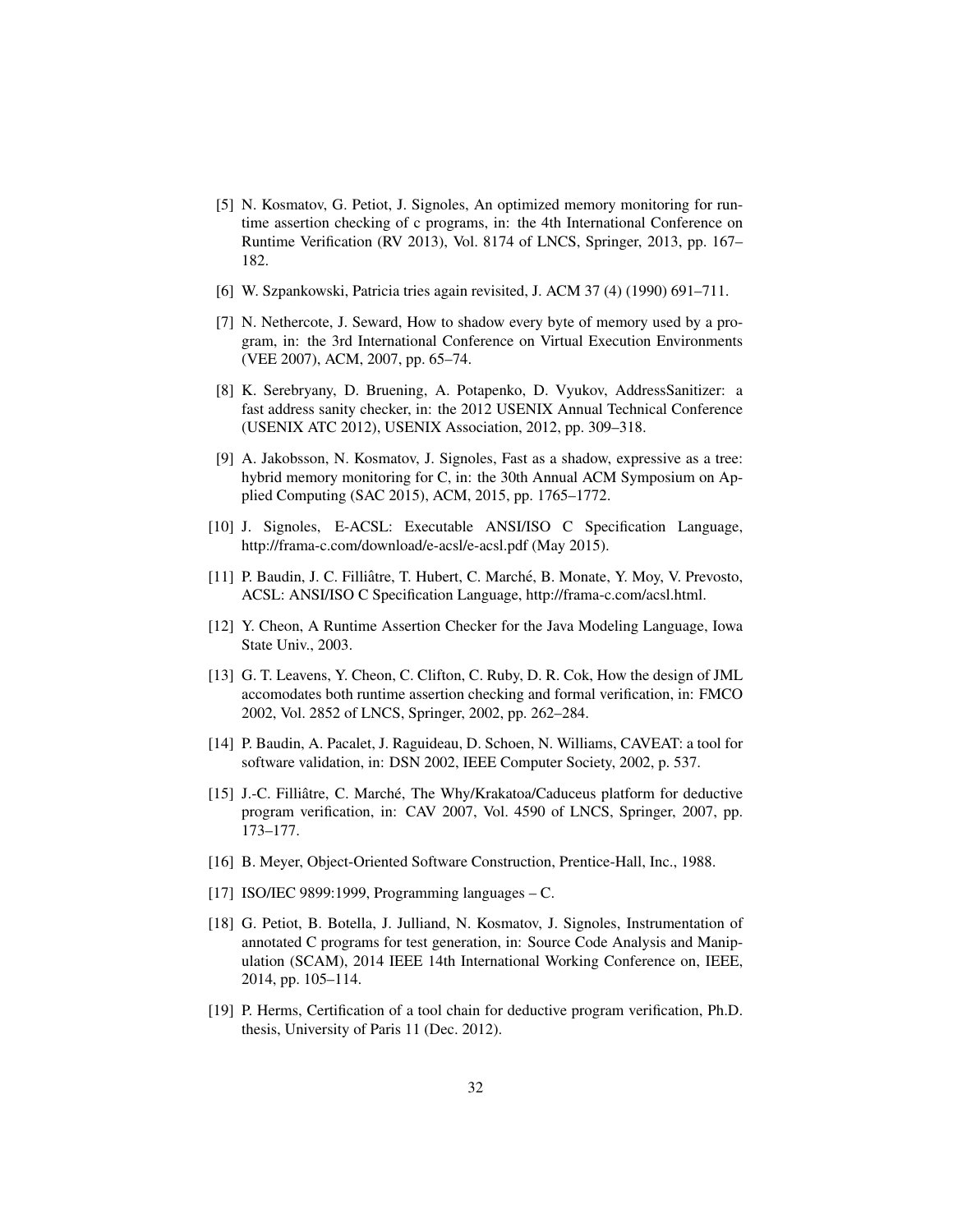- <span id="page-32-0"></span>[20] A. Giorgetti, J. Groslambert, J. Julliand, O. Kouchnarenko, Verification of class liveness properties with Java Modeling Language, IET Software 2 (6).
- <span id="page-32-1"></span>[21] L. Correnson, J. Signoles, Combining Analyses for C Program Verification, in: the 17th Int. Workshop on Formal Methods for Industrial Critical Systems (FMICS 2012), Vol. 7437 of LNCS, Springer, 2012, pp. 108–130.
- <span id="page-32-2"></span>[22] F. Nielson, H. R. Nielson, C. Hankin, Principles of Program Analysis, Springer-Verlag New York, Inc., Secaucus, NJ, USA, 1999.
- <span id="page-32-3"></span>[23] B. Steensgaard, Points-to Analysis in Almost Linear Time, in: the 23rd Symposium on Principles of Programming Languages (POPL'96), ACM, New York, NY, USA, 1996, pp. 32–41.
- <span id="page-32-4"></span>[24] E. Bartocci, B. Bonakdarpour, Y. Falcone, First international competition on software for runtime verification, in: the 5th International Conference on Runtime Verification (RV 2014), Vol. 8734 of LNCS, Springer, 2014, pp. 1–9.
- <span id="page-32-5"></span>[25] Y. Falcone, D. Nickovic, G. Reger, D. Thoma, Second international competition on runtime verification CRV 2015, in: the 6th International Conference on Runtime Verification (RV 2015), Vol. 9333 of LNCS, Springer, 2015, pp. 405–422.
- <span id="page-32-6"></span>[26] M. Leucker, C. Schallhart, A brief account of runtime verification, J. Log. Algebr. Program. 78 (5) (2009) 293–303.
- <span id="page-32-7"></span>[27] M. Barnett, K. R. M. Leino, W. Schulte, The Spec# programming system: An overview, in: the Construction and Analysis of Safe, Secure, and Interoperable Smart Devices, Int. Workshop (CASSIS 2004), Vol. 3362 of LNCS, Springer, 2004, pp. 49–69.
- <span id="page-32-8"></span>[28] M. Fähndrich, M. Barnett, F. Logozzo, Embedded contract languages, in: SAC 2010, ACM, 2010, pp. 2103–2110.
- <span id="page-32-9"></span>[29] R. W. M. Jones, P. H. J. Kelly, Backwards-compatible bounds checking for arrays and pointers in c programs, in: the Third International Workshop on Automatic Debugging (AADEBUG 1997), 1997, pp. 13–26.
- <span id="page-32-10"></span>[30] O. Ruwase, M. S. Lam, A practical dynamic buffer overflow detector, in: NDSS 2004, 2004, pp. 159–169.
- <span id="page-32-11"></span>[31] W. Xu, D. C. DuVarney, R. Sekar, An efficient and backwards-compatible transformation to ensure memory safety of C programs, in: FSE 2004, ACM, 2004, pp. 117–126.
- <span id="page-32-12"></span>[32] D. Dhurjati, V. S. Adve, Backwards-compatible array bounds checking for C with very low overhead, in: ICSE 2006, 2006, pp. 162–171.
- <span id="page-32-13"></span>[33] P. Akritidis, M. Costa, M. Castro, S. Hand, Baggy bounds checking: An efficient and backwards-compatible defense against out-of-bounds errors, in: USENIX 2009, USENIX Association, 2009, pp. 51–66.